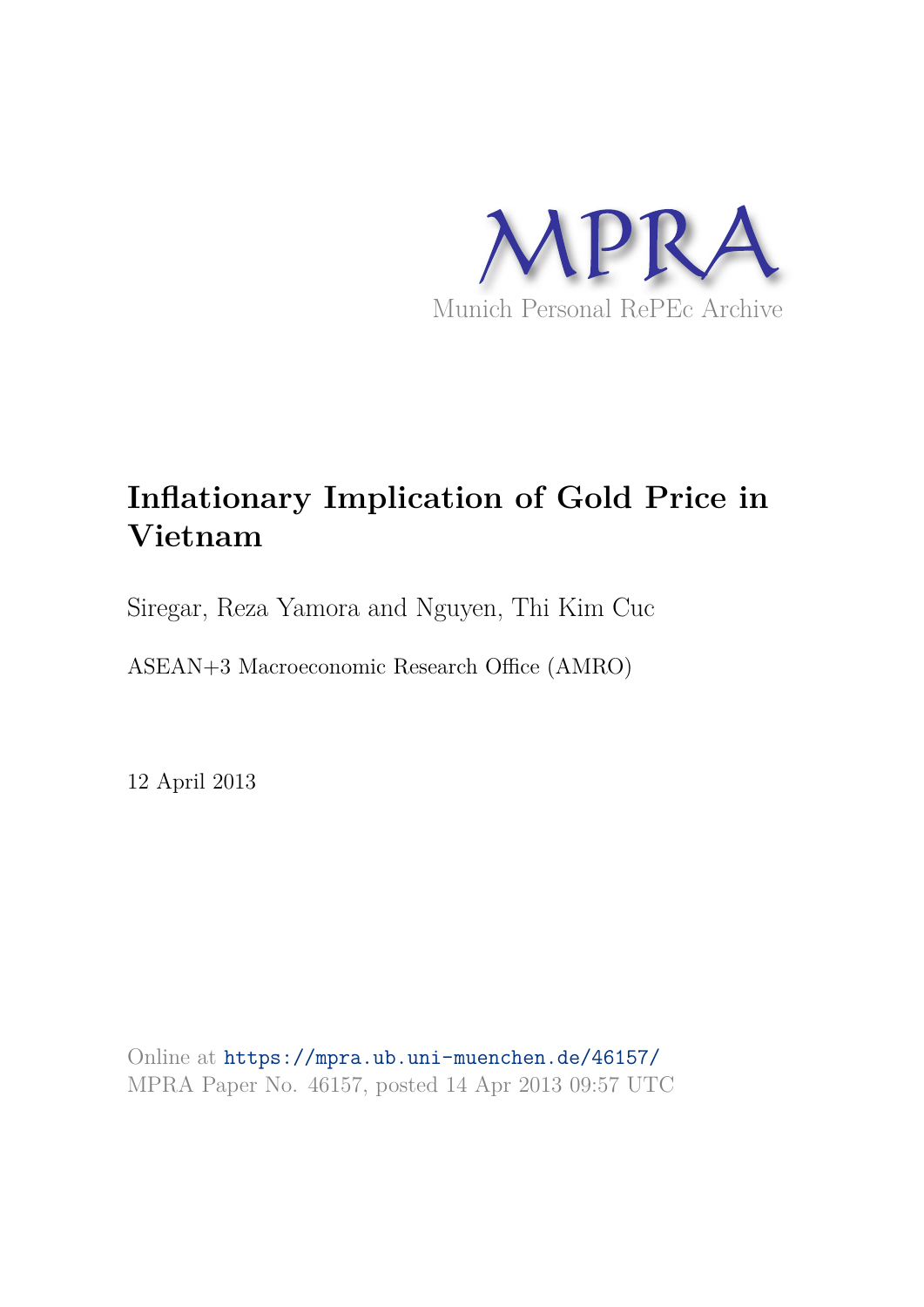## **Inflationary Implication of Gold Price in Vietnam**

Siregar, Reza Yamora and Nguyen, Thi Kim Cuc<sup>a</sup>

April 2013

### **Abstract:**

The sustained elevated gold price domestically, hovering persistently above the global market price, underscores the peculiar nature of the gold market in Vietnam and the resiliently strong demand for gold in the local market. In particular, the movements in the price of gold seem to lead a symmetrical trend in the headline inflation since the outbreak of the 2007 global financial crisis. The primary objective of this study is therefore to assess possible inflationary consequence of the gold price movements in Vietnam. Past studies demonstrate that if gold could be viewed as a financial asset, shifts in the gold price should be monitored as one of the determining factors of inflation. Yet, hardly any study has assessed potential inflationary implication of gold in Vietnam, especially during the recent years of volatile and double-digit inflation rates.

**Key Words**: Gold Price; Vietnam; Money Demand; and Inflation

**JEL Classification**: C24; E31; E41 and E52

<sup>&</sup>lt;sup>a</sup>/ Siregar, Reza Yamora (rezasiregar@yahoo.com) (correspondence author) and Nguyen, T.K.C. (thikimcuc.nguyen@amro-asia.org) are with the ASEAN+3 Macroeconomic Research Office (AMRO) in Singapore. Views expressed in this paper are of the authors only and do not necessarily represent those of the management of AMRO. The usual caveats apply.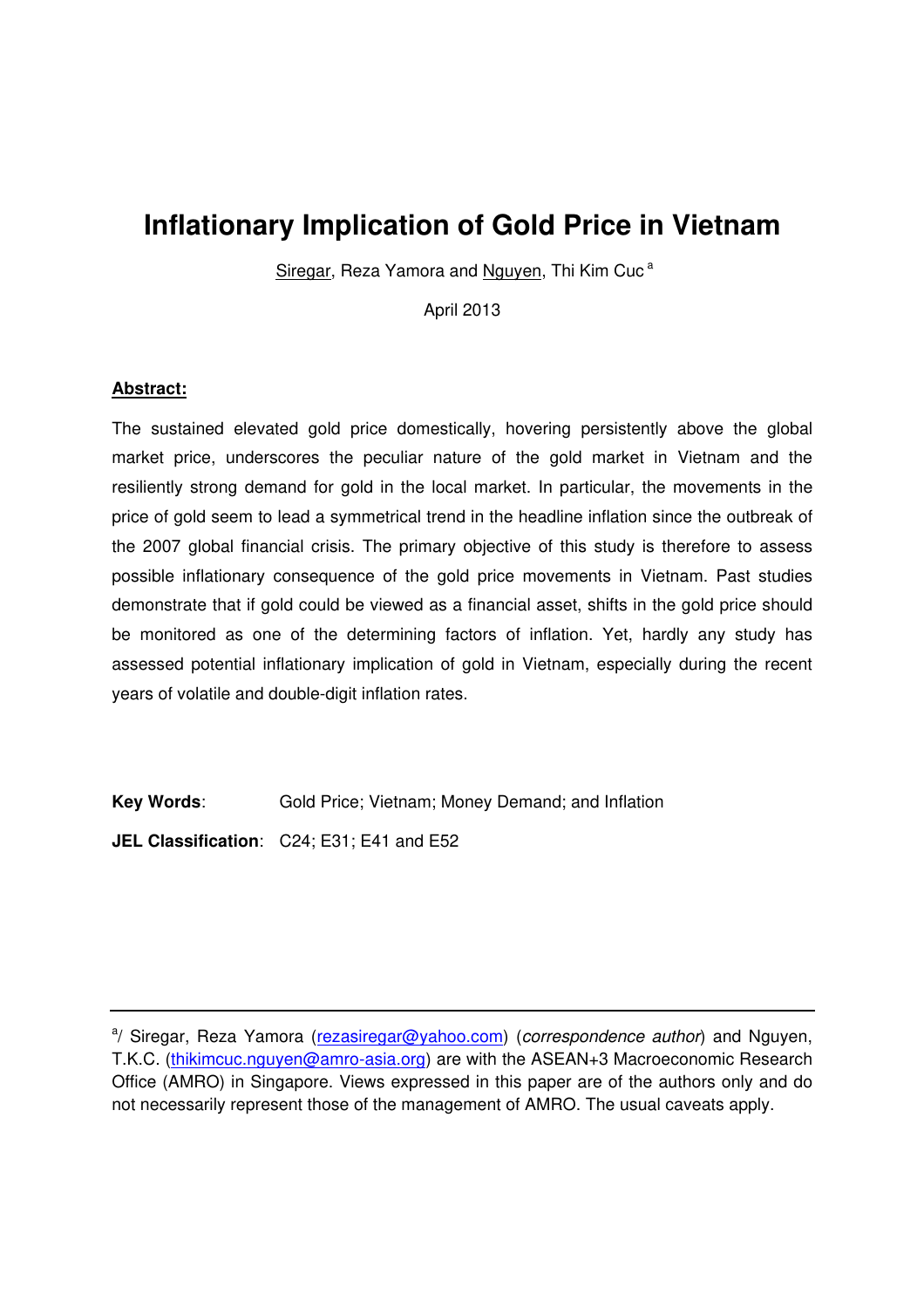#### **1. Introduction**

Gold is more often analyzed as a commodity, but unlike other commodities it has the distinctive value of also being used as a store of wealth. A growing set of studies, such as Garner (1995), Mahdavi and Zhou (1997) and Tkacz (2007), have further argued that if gold is viewed as a financial asset, changes in the gold price or return should also be monitored as part of leading indicators or even one of the drivers of inflation. The role of gold price in anchoring inflation may have been less debated in recent years, but it was at the core of the policy deliberations during the Gold Standard period. The widespread dissatisfaction with high inflation in the late 1970s and early 1980s brought about a renewed interest in the gold standard (Bordo (2002)). With the rising and increasingly more volatile global gold price, particularly since 2005, it is highly warranted that monetary policy makers pay close attention to the fluctuations of the gold price, in both local and global markets.

Among Asian emerging markets, the role of gold in the overall monetary sector and price stability picture is arguably most apparent in the case of Vietnam. While its industrial uses remain limited, confining mainly to jewellery fabrication and medical treatment, gold has been a traditional form of savings and a parallel currency for decades. As such, banks in Vietnam were allowed to borrow and lend gold since the early 2000s. The sustained elevated price of gold in the country, hovering persistently above its global market price, underscores the peculiar nature of the gold market in Vietnam and the resilient demand for gold in the local market (Figure 1). Furthermore, since the outbreak of the global financial crisis (GFC) in 2007, the movements in the price of gold seem to lead the fluctuation in the headline inflation (Figure 2).

The adverse effects of inflation are well known, and for Vietnam, price instability has been argued to be a primary factor in stifling economic development (Goujon (2006) and Nguyen, Cavoli and Wilson (2012)).<sup>1</sup> Achieving price stability has therefore been one of the core objectives of the overall macroeconomic management policy in Vietnam. Tran (2009)

<sup>&</sup>lt;sup>1</sup> Between 2001 and 2006, the year-on-year rise in the consumer price index was averaging around 5 per cent per month. Following the outbreak of the global financial crisis in 2007, the rate jumped to above 28 per cent in 2008 before moderating to around 7 to 9 per cent in the following two years. With another episode of escalating global economic uncertainty in 2011, the annual headline inflation peaked in August 2011 at above 23 per cent.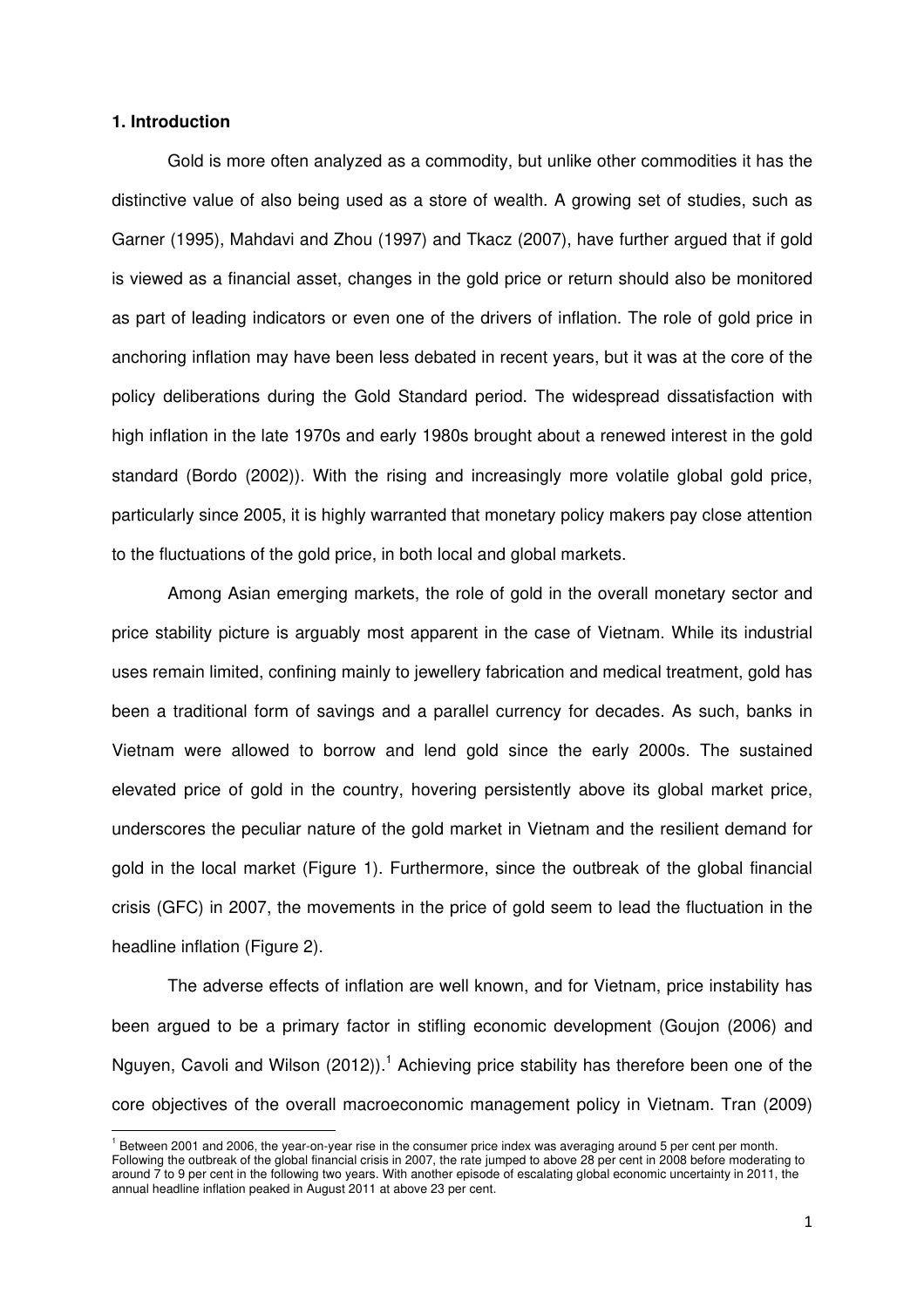observes that the State Bank of Vietnam (SBV) appeared to adjust their monetary policies in response to the gap between the domestic and global gold prices in the post-1992 period, suggesting a possible perceived link between inflation and gold price movements in Vietnam.

The primary objective of this study is therefore to assess any potential inflationary consequence of the gold price in Vietnam. In particular, three pertinent policy questions will be addressed in this paper. **First,** has the fluctuation in the gold price been inflationary during the past decade? **Second,** has the pass-through of gold price shock to domestic price level become more significant throughout the turbulent economic and financial episodes, especially in the post 2007 GFC? **Lastly,** has the domestically driven component of gold price change been inflationary? To our knowledge, hardly any study has been done on these issues in Vietnam. While inflation in Vietnam has been the focus of many recent works, none of them have explicitly explored the role of gold in explaining the high inflation in the country, especially during the post-2007 period. By covering the period from January 2001 to December 2011, this paper fills this significant gap in the literature.

Another important contribution of this study is the adoption of the Markov-Switching Vector Autoregressive (MS-VAR) framework for empirical testing. As both inflation and gold price display significant volatilities during the observed period, the short-run dynamics between these two variables should arguably experience frequent changes as well. Furthermore, as the aim of our study is to compare and contrast the inflationary consequence of gold price during stable vis-à-vis turbulent periods, wherein the hidden states (stable or turbulent) may follow an exogenous process, the parameter constancy assumption of traditional linear testing, such as the Ordinary Least Square approach, proves to be too restrictive. We therefore employ the MS-VAR approach to allow for the nonlinearity and time-varying short-run dynamics in the relationships between inflation variable and its possible determinants. To our knowledge, this approach has hardly been considered in the past studies of inflation in Vietnam.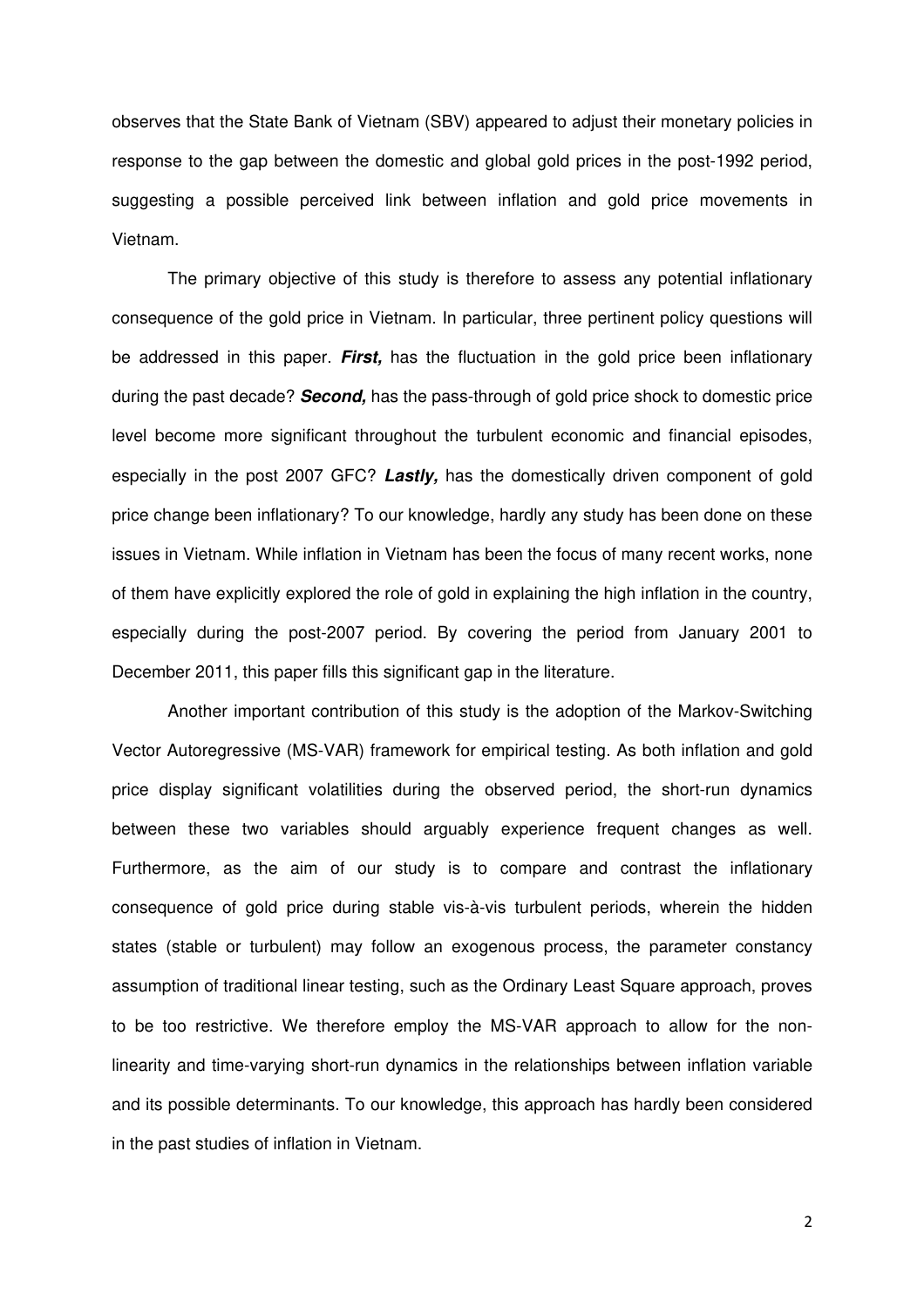The remainder of the paper is organized as follows. Next section presents a brief literature review on inflation in Vietnam and the inflationary implication of gold price. Section 3 discusses some stylized facts about inflation and the gold market in Vietnam. A theoretical framework of portfolio demand for money is applied in Section 4 to include gold price as one of the determining factors of inflation in Vietnam. Section 5 introduces the empirical testing approaches adopted in the paper. In this section, the application of the MS-VAR model and the empirical findings will be fully discussed. Finally, Section 6 ends the paper with policy implications and concluding remarks.

#### **2. Inflation and Gold Price: A Brief Literature Review**

#### **2.1 Inflation in Vietnam**

A proliferation of studies has focused on the inflation puzzle in Vietnam. Different working models have been adopted to examine the roles of the following possible rootcauses of inflation in the country, including: *(i)* cost-push factors such as external price shocks and budget deficit increases; *(ii)* demand-pull factors such as money supply, total output, interest rates, and inflation expectations; and (*iii*) purchasing power parity (PPP) related factors such as exchange rates.

Covering the period of strategic economic reforms from a planning economy into a market-oriented one, also known as Doi Moi, Nguyen Tri Hung (1999) provides a narrative account of inflation in Vietnam between 1980 and 1995. As Vietnam remained a relatively closed economy during this entire timespan and the financial markets were severely underdeveloped, the author finds that raising deposit rates and imposing credit controls were effective in bringing down inflation from three-digit figures in the 1980s to much lower levels in the following decade. However, these instruments would prove to be less effective when the economy became more open, requiring a parallel process of removing supply rigidities and structural bottlenecks in the domestic market.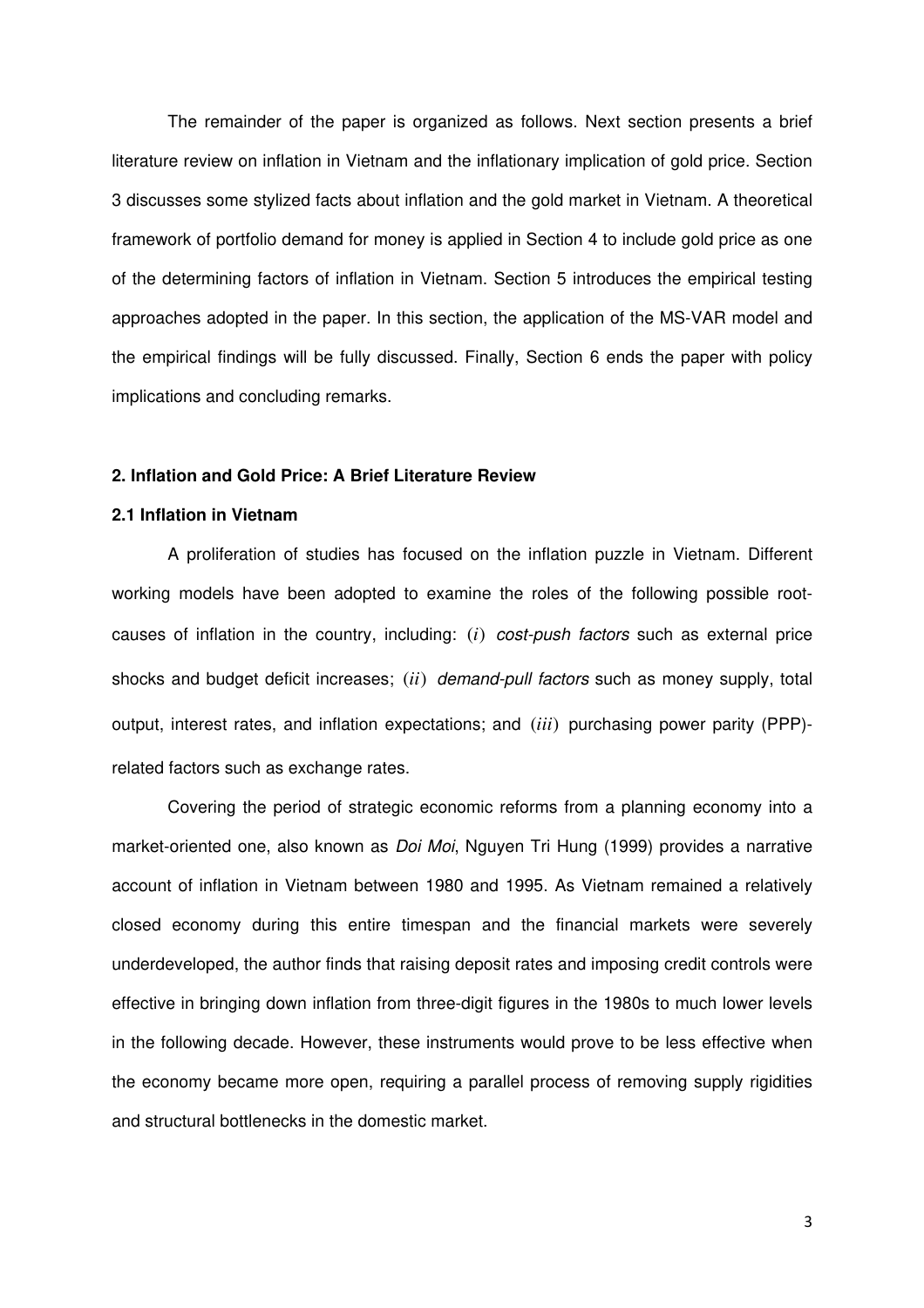Camen (2006) examines the determinants of inflation in Vietnam between 1996 and 2005 against the official stance that inflation in Vietnam is not a monetary phenomenon but instead a result of supply shocks. This study applies a Vector Autoregressive (VAR) model to explore the role of external factors (such as U.S. money supply, commodity prices) and domestic factors (such as monetary aggregates, credit, interest rates, and foreign exchange rate). Contrary to the official viewpoint, the study finds that credit to the economy was the most important variable in explaining CPI movements, especially at the 24-month horizon. Commodity prices and exchange rate, and U.S. money supply are also found important in explaining the headline inflation in Vietnam during the observed period.

Goujon (2006) investigates the determinants of inflation in the dollarized economy of Vietnam in the 1990s using a two-step cointegration procedure. The study highlights the impact of exchange rate variations on the broad money supply and the dollar-denominated price of some non-tradable goods in the context of dollarization, and on inflation accordingly.

Looking at a more recent decade, Nguyen and Nguyen (2010) study macroeconomic determinants of inflation in Vietnam between 2000 and 2010 by first applying a baseline model consisting explanatory variables such as industrial output, broad money, interest rate and exchange rate, and later expanding the model to include domestic credit, trading value of the stock exchange, import price index, world price of rice, and cumulative budget deficit. The authors find that inflation inertia played a significant role in explaining current inflation in Vietnam, followed by pass-through impacts of exchange rate and global inflation. In addition, money supply and interest rate had impacted, although with delay, short-run inflation. Meanwhile, the inflationary consequence of cumulative budget deficits was found insignificant.

Bhattacharya and Duma (2012) examine the mechanism of monetary policy transmissions in Vietnam between 1998 and 2010 by modelling inflation as a function of the money supply, real GDP, nominal effective exchange rate, foreign inflation, and real interest rate. The study finds that real interest rate has a significant negative impact on core inflation.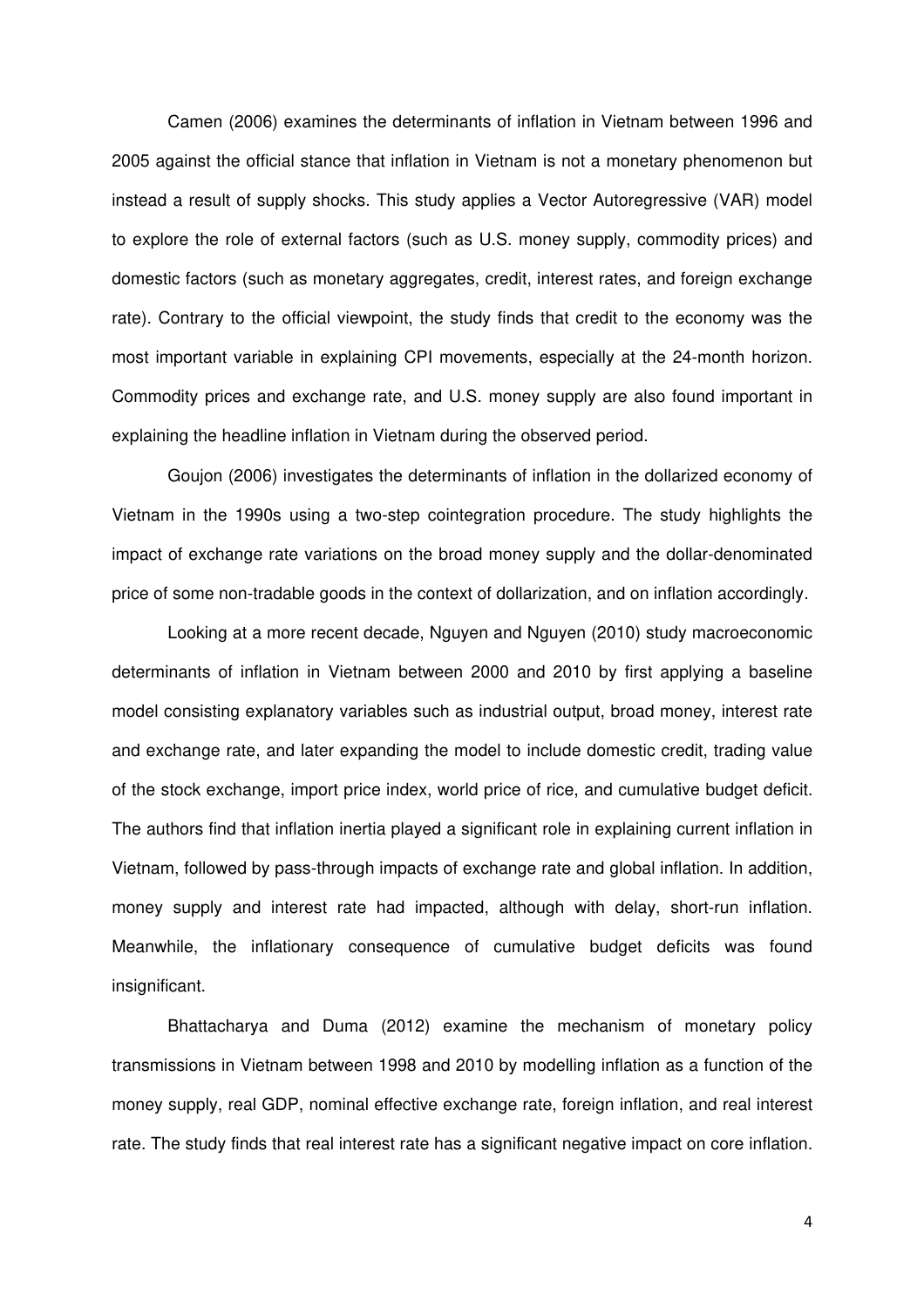Credit growth has little impact on inflation in the short- to medium-term given the low elasticity recorded at time horizons of eight quarters or less.

Nguyen, Cavoli, and Wilson (2012) explore the determinants of CPI inflation in Vietnam between 2001 and 2009 by building up on Goujon (2006)'s model and using a range of standard time series estimation techniques. Although the paper aims to examine the particular role of the exchange rate in explaining inflation, it finds that inflation inertia, money supply, and external cost shocks (increases in global oil and rice prices) were the most significant determinants of inflation in Vietnam from 2001 to 2009. As inflation inertia, or sticky inflation expectations, could be explained partly by the tendency to accept relatively high inflation rates to accommodate economic growth and the lingering memory of hyperinflation which lasted well into the 1990s, the authors posit that the pursuance of a largely fixed exchange regime would impose a monetary discipline on Vietnamese authorities on the one hand and help anchor inflation expectations on the other hand.

#### **2.2 Gold Price as a Leading Indicator for Inflation**

Whereas an ample number of studies have attempted to explain inflation in the dollarized context of Vietnam, surprisingly none have been carried out so far to understand the inflationary implication of gold prices in Vietnam given the high degree of 'goldization' in this economy. As Tran (2009) suggests, SBV appeared to follow closely movements in the domestic gold price and its gap with the global gold price during the post-1992 period. The likely link between inflation and gold price movements in Vietnam therefore warrants a more in-depth study.

Garner (1995) notes that an increase in the price of gold might precede an increase in the general inflation rate as the gold price would contain information about inflation expectations. Empirically, the price of gold lost its attraction as a leading indicator of inflation during the 1980s. Recent increases in the gold price and volatile inflation phenomenon have however led researchers to re-visit the indicator property of gold in predicting future inflation. The findings, nevertheless, have been far from reaching a consensus. Applying cointegration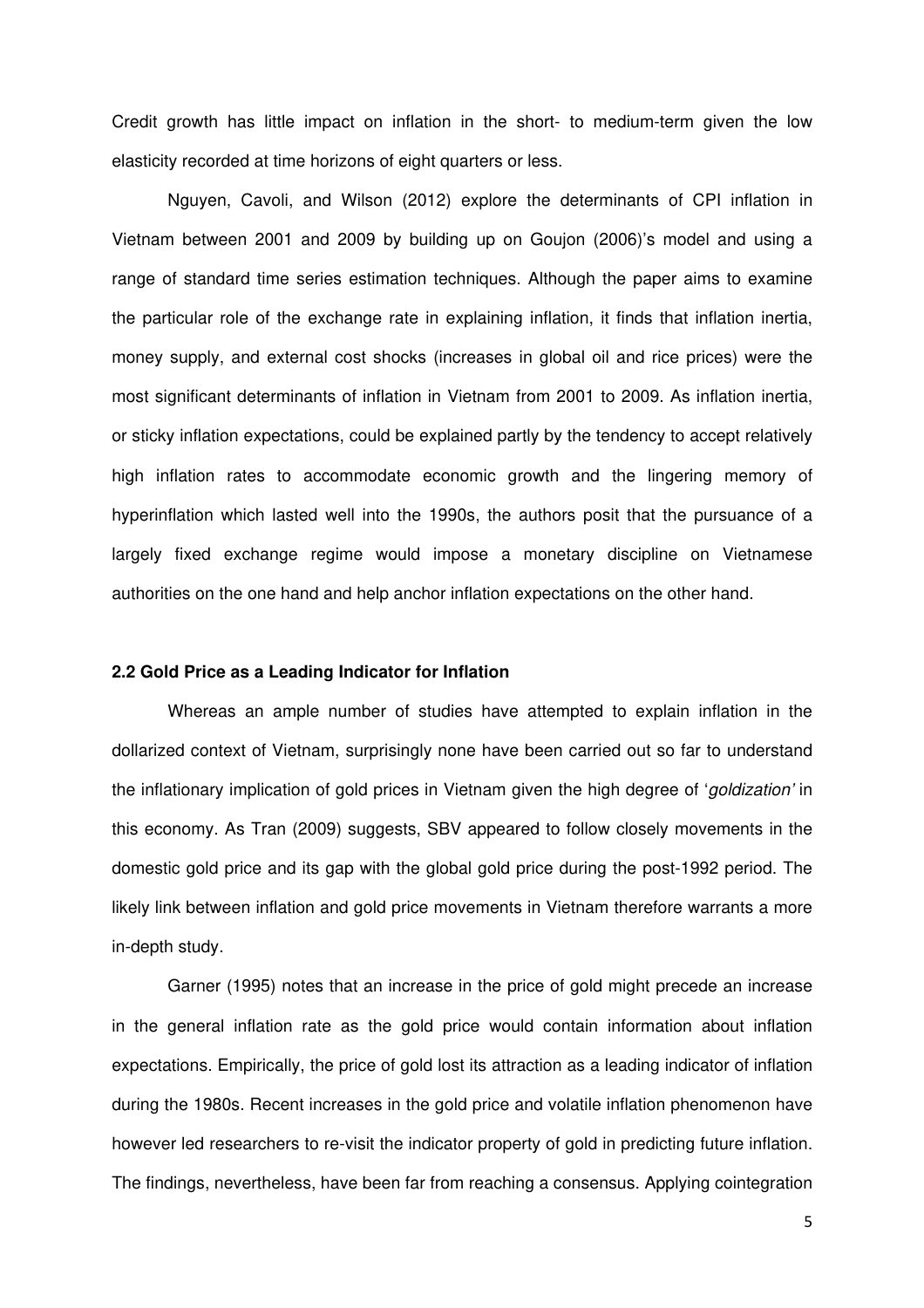framework, Mahdavi and Zhou (1997) assess the effectiveness of gold and other commodities as leading indicators of inflation between 1958 and 1994, finding that the price of goods performed better than that of gold in predicting inflation. Comparing gold and inflation-linked bonds, Ranson (2005), meanwhile, postulates that gold price was an effective leading indicator of inflation, outperforming CPI and the price of oil in predicting future inflation.

Tkacz (2007) studies the indicator property of gold prices for inflation by modelling the inflation rate as a function of past return on gold at 6-, 12-, 18-, and 24-month horizons for 14 countries (OECD and non-OECD, inflation-targeting and non-inflation-targeting countries) on the monthly basis between 1994 and 2005. The empirical findings on 14 countries show that gold price led inflation in a number of countries up to 24-month horizon. The results are found the most significant for OECD countries that have adopted inflation targeting. Moreover, a comparison of gold price with other inflation estimators for the particular case of Canada demonstrates that gold remained statistically significant in explaining inflation when it was paired with other variables, such as money, output gap, U.S. inflation, or oil price.

#### **3. Inflation and Gold Price in Vietnam: Some Stylized Facts**

Gold has occupied a special place in the economy of Vietnam. The economic turmoil in the 1980s has led to hyperinflation and widespread distrust of the local currency. Vietnamese subsequently turned to gold, U.S. dollar and other hard currencies to store wealth and conduct major transactions. The series of economic reforms, or *Doi Moi*, enforced in the second half of the 1980s, helped restore the confidence in the Vietnamese dong to some extent but U.S. dollar usage and gold hoarding remain prevalent until today. To tap on gold savings, banks were allowed to mobilize gold and gold-guaranteed deposits from the populace upon provisions similar to those imposed on dong mobilization. Banks could also convert up to 30 per cent of their total gold and gold-guaranteed deposits into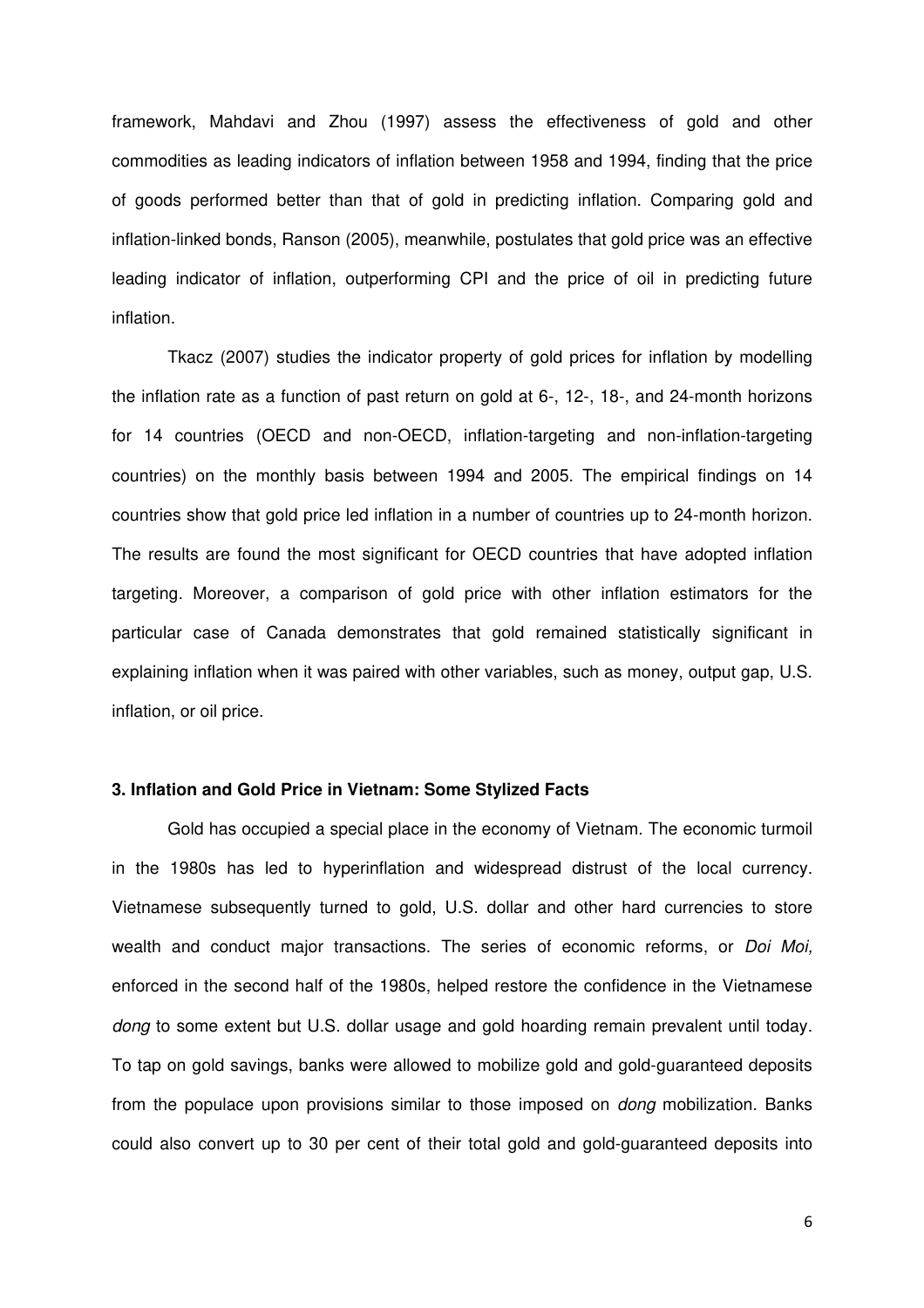local currency funds and grant cash loans accordingly.<sup>2</sup> Despite measures to mobilize gold into the formal banking system, gold hoarding continued to rise, especially after the 2007 GFC. Estimate of the gold amount kept outside the formal banking system rose to between 300 and 500 tonnes as of 2011, close to about 20 per cent of Vietnam's nominal GDP. $^3$ 

 The 2000s marked the rapid rise in the domestic gold price and the return of high and volatile inflation in Vietnam (Figure 2). The domestic gold price experienced episodes of double-digit growths between 2002 and 2004, followed by a surge in the headline consumer price index (CPI) to nearly 10 per cent year-on-year in the late 2004 from insignificant levels prior to 2002. The gold price index – measuring the annual change in the domestic gold price level – became increasingly volatile with visible hikes between 2005 and 2007 whereas headline CPI moderated to around 7.5 per cent during the same period. The recent and arguably more noticeable co-movements between gold price index and headline CPI were observed from the onset of the 2007 GFC. After dipping by about 1 per cent in May 2007 from the level reported a year earlier, the gold price trended upwards to peak at a 40-per cent increase in August 2008. Headline CPI also rose to above 28 per cent in September 2008 – the highest level since the early 1990s. The gold price index continued to hike, spiking at above 60 per cent in 2009 and again in 2011. During this period, headline CPI soared rapidly to above 23 per cent in August 2011 before moderating subsequently.

To substantiate trend analyses, a simple but commonly applied Granger-Causality testing further insinuates that the movement of gold price granger-caused inflation in Vietnam during the observation period  $(Table 1).<sup>4</sup>$  Concurrently, the test results also demonstrate that inflation does not granger-cause movement in the gold price. Furthermore, the causality relationship from gold price to inflation is significantly apparent during the post 2007 GFC period. Prior to presenting a more comprehensive empirical testing, next section will introduce a standard theoretical framework capturing the inflationary consequence of gold price movement.

<sup>&</sup>lt;sup>2</sup> SBV's Decision 432/2000/QD-NHNN1 dated October 2000

<sup>&</sup>lt;sup>3</sup> Phi D. M. (2011<u>)</u>.

<sup>4</sup> Both of these series (inflation and change in the gold price) are found to be stationary, as demonstrated in Table 2.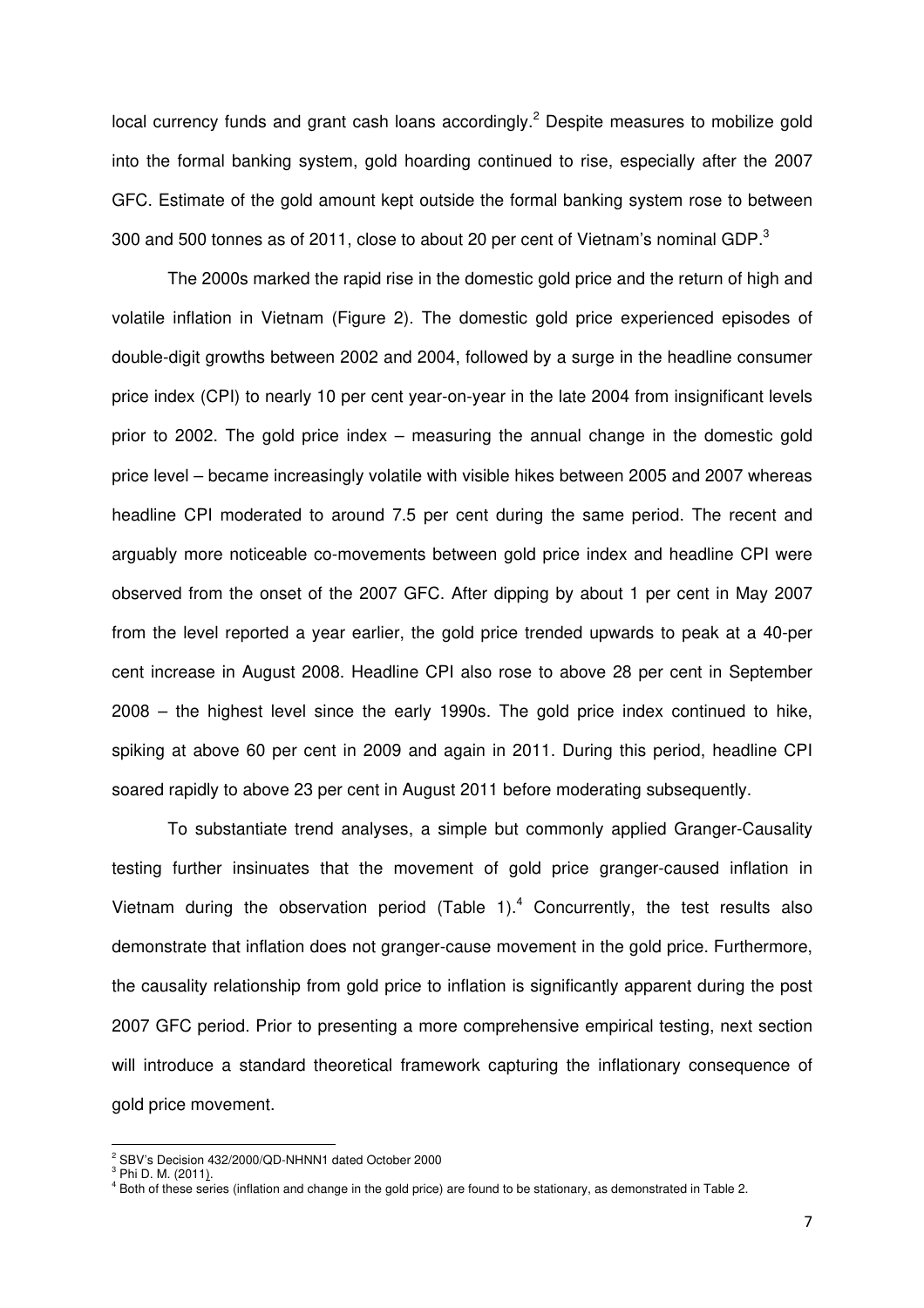#### **4. A Monetarist Framework for Estimating Inflation in Vietnam**

Monetarists advocate that the rate of inflation  $(\Delta p_i)$ should equal the growth rate of the nominal money supply  $\left(\Delta m_{_t}^{s}\right)$  minus the growth rate of real money demand  $\left(\Delta m_{_t}^{d}\right){}^5$ 

$$
\Delta p_t = \left(\Delta m_t^s\right) - \left(\Delta \frac{m^d}{p}\right)_t \tag{1}
$$

All variables are in the logariarthmic forms.  $(\Delta)$  denotes the first difference operation and *(t)* captures time.

To estimate the real money demand, our approach is to use the portfolio balance model. Specifically, assuming that the asset choices of investors involve money and gold, the demand for real money balances can be written as follows:

$$
\left(\frac{m^d}{p}\right)_t = f\left(y_t, r_t^m, r_t^s\right) \tag{2}
$$

where:  $(y)$  is the log of real income or real economic activity,  $(r^m)$  is the own rate of return on money (to be proxy by deposit rate on local currency deposit rate in the banking system) and  $(r^s)$  is the return from investment in gold.

Substituting Equation (2) into Equation (1) will yield the following general expression for domestic inflation:

$$
\Delta p_t = f(\Delta y_t, \Delta r_t^m, \Delta r_t^s, \Delta m_t^s)
$$
 (3a)

Equation 3a suggests that the level of domestic inflation is going to be influenced by the fluctuations in domestic income, expected rates of returns of money and gold investment, and domestic money supply. Expanding the relationships in Equation 3a to include past explanatory variables at time  $(t - j)$ , where  $(j \approx 1,...)$ , we can express the full relationship as:

$$
\Delta p_t = f\left(\Delta y_{t-j}, \Delta r^m_{t-j}, \Delta r^s_{t-j}, \Delta m^s_{t-j}\right) \tag{3b}
$$

<sup>&</sup>lt;sup>5</sup> Refer to McCallum (1989), Darrat and Arize (1990), Deme and Fayissa (1995), Rotheli (1990), and Siregar and Rajaguru (2005).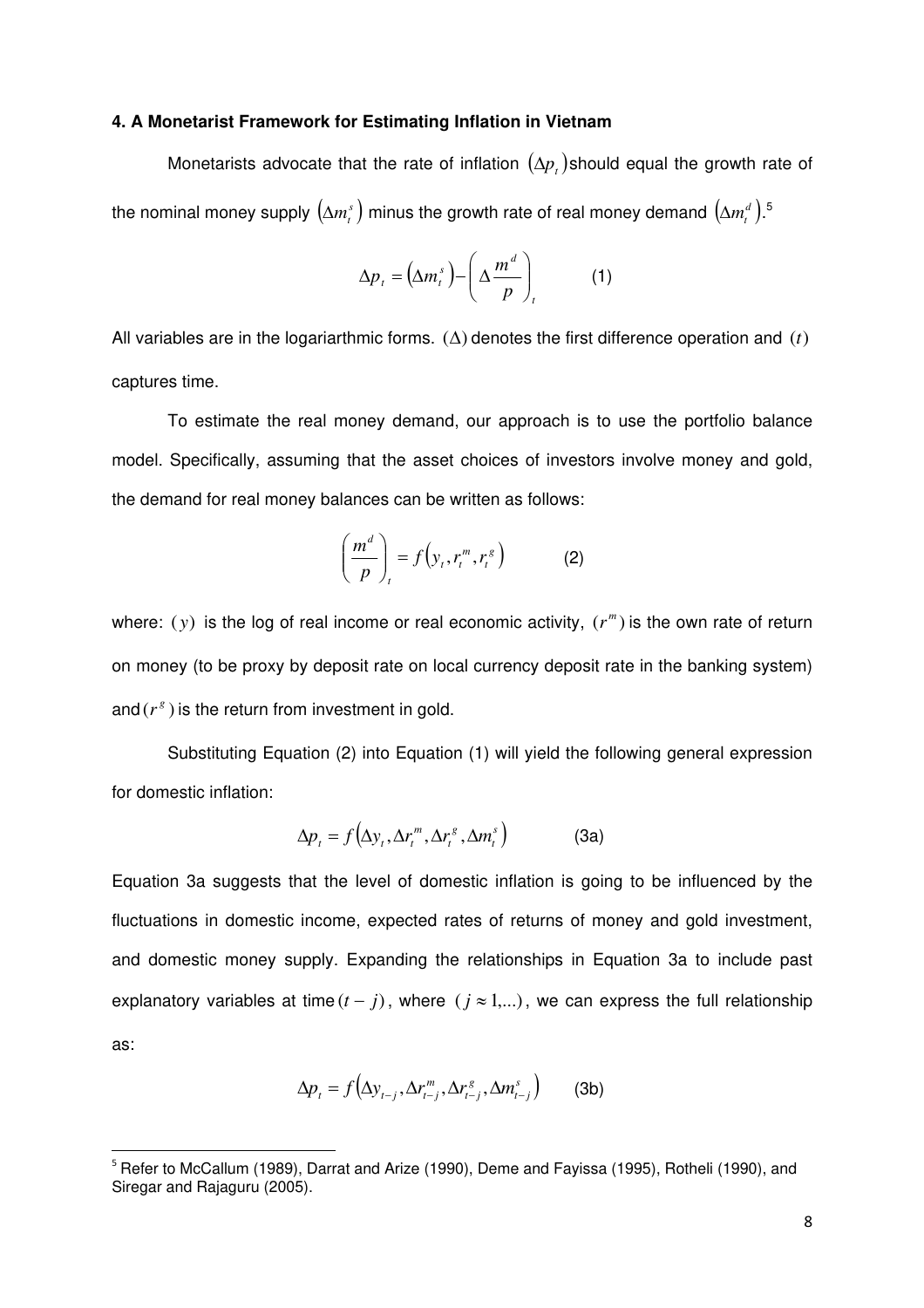The following first-order conditions should hold:

$$
\frac{\partial \Delta p_t}{\partial \Delta y_{t-j}} < 0 \qquad (4)
$$

The rise in output/income or real economic activity should increase demand for money (Equation 2). Given money supply remains unchanged, the rise in the level of money demand relative to money supply will lead to a decline in the inflation rate (Equation 1). Hence, a rise in output will eventually cause inflation rate to decline.

$$
\frac{\partial \Delta p_t}{\partial \Delta r_{t-j}^m} < 0 \tag{5}
$$

 A higher nominal interest rate on money should, ceteris paribus, lead to a higher demand for money (Equation 2). With the supply of money unchanged, the hike in money demand should cause a lower domestic inflation (Equation 1). Hence, a rise in the nominal interest rate could eventually lead to lower inflation.

$$
\frac{\partial \Delta p_t}{\partial \Delta r_{t-j}^s} > 0 \qquad (6)
$$

 The rise in the expected return of non-monetary asset such as gold should result in falling demand for money. In turn, given an unchanged supply of money, the fall in money demand should increase domestic inflation (Equation 1). This inflationary consequence of gold return hypothesis is going to be the primary subject of our empirical investigation.

$$
\frac{\partial \Delta p_t}{\partial \Delta m_{t-j}^s} > 0 \qquad (7)
$$

Lastly, as clearly indicated by Equation 1, an increase in money supply, given everything else remains unchanged, should lead to a higher domestic inflation.

#### **5. Data and Empirical Testing**

#### **5.1 Data**

The price index  $(p)$  is the consumer price index (CPI). The monthly industrial production index is collected to proxy for the real economic activity $(y_{_t})$ . The preferred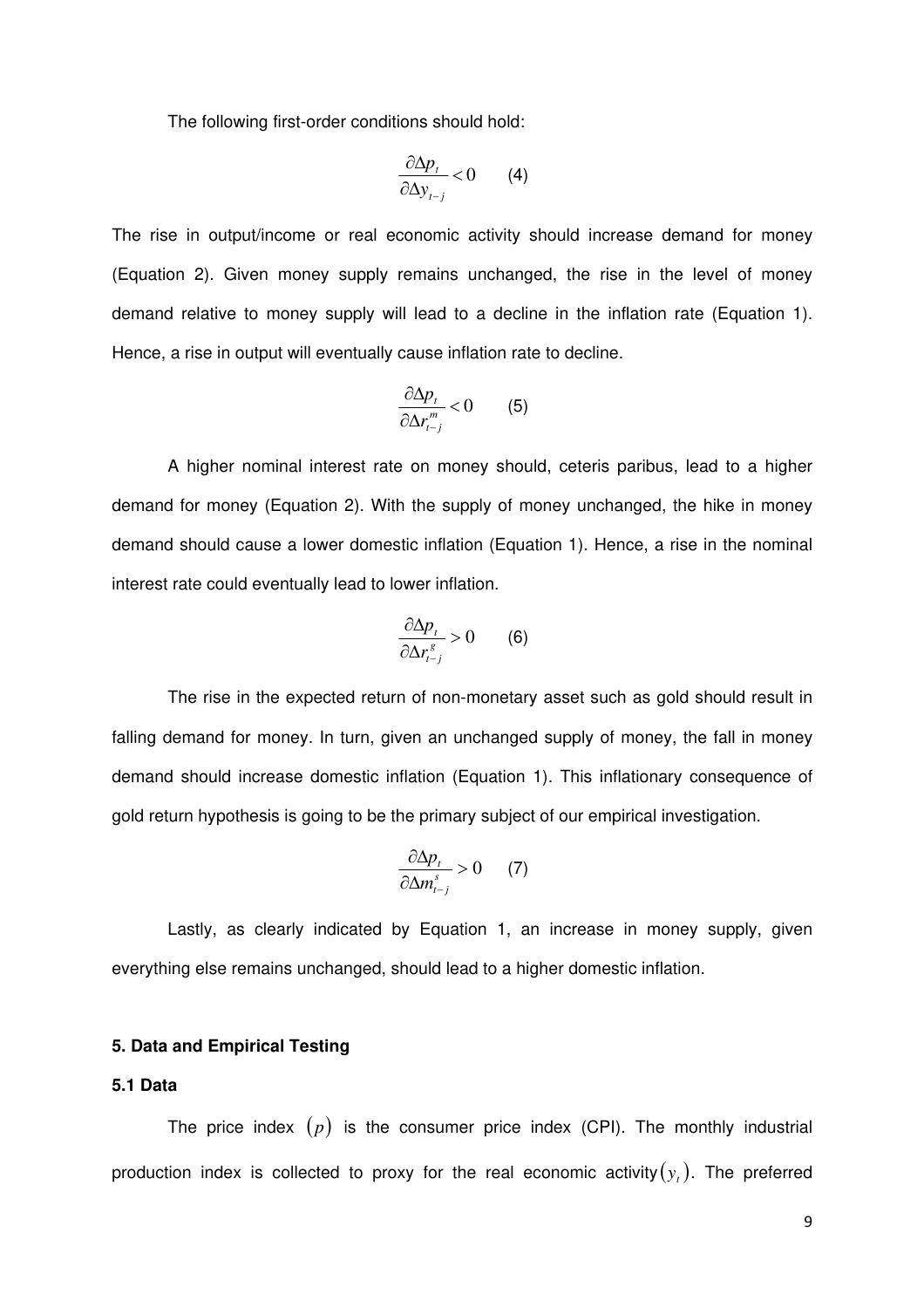measure of nominal interest rate on money  $(r^m)$  is three-month deposit rate. The monetary aggregate (M2) is adopted for the money supply  $(m<sup>s</sup>)$  variable. This monetary aggregate, measured in local currency, consists of the local currency (*dong*) in circulation outside banks along with dong-denominated and dollar-denominated bank deposits.

For the proxy of the return in gold investment  $(r^s)$ , the gold price, measured in local currency per Troy ounce, is selected. According to the General Statistics Office (GSO) of Vietnam, gold is not included in the CPI basket of the country. As will be elaborated further in the paper, three series of gold prices are employed in the testing. First is the global gold price. We generate a monthly dataset of global gold prices by taking the simple average of global daily gold prices quoted in Vietnamese dong by Bloomberg for each month. Second is the domestic gold price in Vietnam. GSO provides monthly annual change of the domestic gold price in local currency since January 2003. The Bloomberg database, on the other hand, provides domestic daily gold price in Vietnam from April 2007 to December 2011. To ensure the consistency between these two sets of data, we first convert the daily Bloomberg data into a monthly dataset and subsequently generate monthly annual changes for the period from April 2008 to December 2011. We find the growth series to be consistent with the data reported by GSO. Using the monthly annualized growth rates reported by GSO, we extend the Bloomberg domestic gold price in Vietnam quoted in *dong* backward to January 2003. Finally, we derive the gold price gap to capture the domestic component of the gold price by subtracting the monthly global gold price from the domestic gold price.

 To ensure consistency, the monthly data for each variable is predominantly sourced from the GSO, with the exception of the gold price and interest rates. All variables are in the log-form and seasonalized to remove the transient noises. The month-to-month percentage changes of the variables are then calculated to arrive to $(\Delta p_t, \Delta y_t, \Delta r_t^m, \Delta r_t^s, \Delta m_t^s)$ *t g*  $\Delta p_{_{t}},\Delta y_{_{t}},\Delta r_{_{t}}^{m},\Delta r_{_{t}}^{s},\Delta m_{_{t}}^{s}\big)\textsf{The}^{2}$ observed period spans from January 2001 to December 2011, unless otherwise noted.

#### **5.2 Empirical Testing**

#### **5.2.1 Unit-Root Property Testing**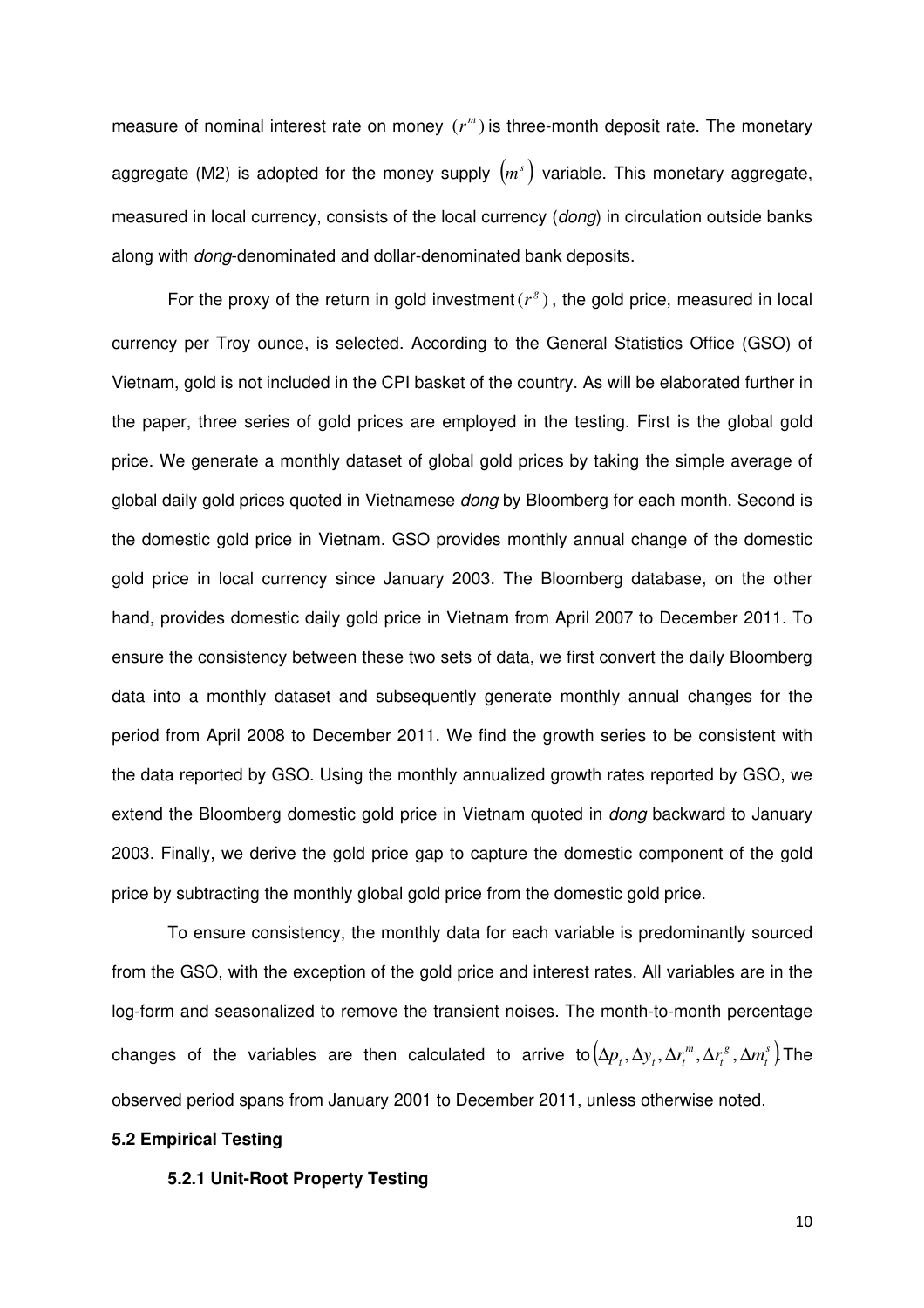As briefly indicated in the introduction, the MS-VAR approach will be employed to estimate Equation 3b. Prior to conducting the MS-VAR testing, the unit-root properties of each variable will be first examined. Given the potential presence of structural breaks in time-series variables, the low-power of ADF test may not be sensitive enough to differentiate a stationary series from a non-stationary one. To evaluate the unit-root property more structurally, we apply another unit-root test introduced by Banerjee, Lumsdaine and Stock (BLS (1992)). Their work investigates further the possibility that aggregate economic time series can be characterized as being stationary around 'a single or multiple structural breaks'. BLS extends the Dickey-Fuller t test by constructing the time-series of rollingly computed estimators and their t-test statistics.

For the BLS Unit-Root test, we report the unit-root test at the 95-per cent confidence level. Both the minimal and maximal Dickey-Fuller t-test statistics of the BLS rolling test are found to be significantly larger than each critical value, respectively (Table 2). These test results confirm the findings of the ADF tests that the null hypothesis of nonstationarity at the 5-per cent critical value cannot be rejected at the level for all the key variables.<sup>6</sup> In short, the first differences of the series for all relevant variables, as presented in Equation 3b, are stationary.

#### **5.2.2 Markov-Switching Vector Autoregressive (MS-VAR) Frameworks**

To answer the set of questions listed in the Introduction section of this paper, we will employ the MS-VAR testing. There are at least several primary advantages of this testing over the other standard approaches such as the OLS estimation. To start, the MS-VAR approach allows for the non-linearity and time-varying short-run dynamics. If we observe the inflation rates of Vietnam (Figure 2), the series demonstrates episodes of sharp expansions and contractions. Therefore, it would not be reasonable to expect a linear model to capture these frequent changing behaviours. Second, the Markovian property recognizes and regulates the possibilities that the structural switch may prevail for a random period of time.

<sup>&</sup>lt;sup>6</sup> For the sake of brevity, the ADF test results are not reported but can be made available upon request.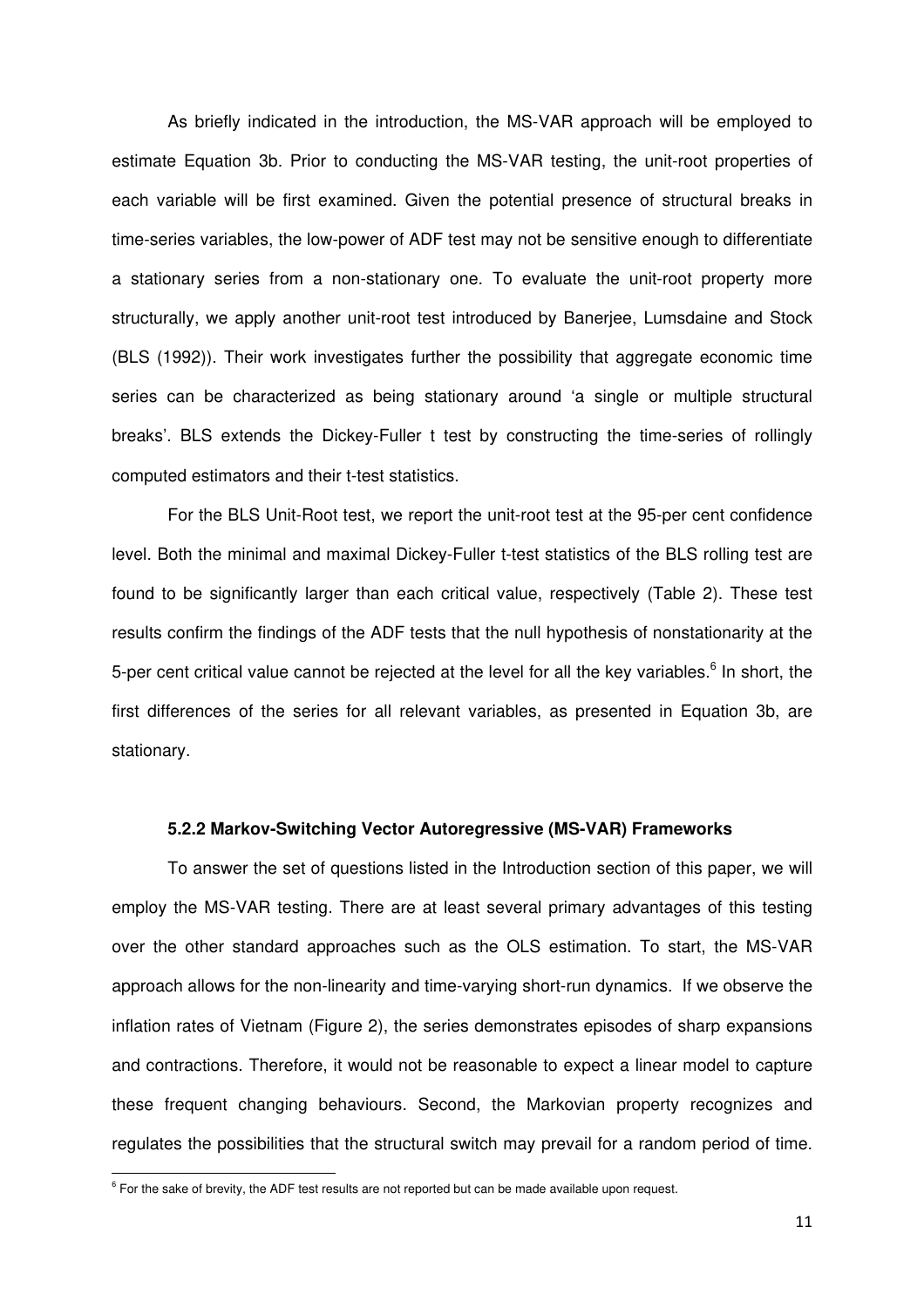Hence, the MS-VAR approach allows us to test a more complex dynamic pattern, which includes periods of economic and financial crisis, without the need to break the sample periods into predetermined crisis and non-crisis periods, or to introduce a crisis dummy variable. In short, the MS-VAR is highly appropriate for the set of empirical objectives of this study. The dynamics of inflation in Vietnam may change from the period of stability to that of volatility in a random manner. Accordingly, it is only natural that the roles of explanatory variables listed in Equation 3b may have changed structurally during those two different states of economic conditions.

 The MS-VAR framework adopted in this study is essentially extending Hamilton's (1989) Markov-Switching regime framework to the Vector Autoregressive (VAR) systems (see Krolzig, 1997; Sims, 1999; Valente, 2003). Our study considers three types of MS-VAR models that allows for either regime shifts in intercept term, variance-covariance matrix or autoregressive terms. Firstly, we will consider an M-regime p-th order MS-VAR model that allows for regime shifts in variance-covariance matrix. This model, the Markov-Switching-Heteroscedastic-VAR or MSH(M)-VAR(p), may be written as follows:

$$
\mathbf{y}_{t} = \mathbf{v} + \sum_{i=1}^{p} \mathbf{A}_{i} \mathbf{y}_{t-i} + \boldsymbol{\varepsilon}_{t}
$$
(8)

Where  $y_t$  is a K-dimensional observed time-series vector,  $y_t = [y_{1t}, y_{2t}, \dots, y_{Kt}]$  and for this paper matrix  $y_t$  contains all variables used in Equation 3b.  $v$  is a K-dimensional column vector of intercept terms, $v = [v_1, v_2, ..., v_K]$ ;  $V = [V_1, V_2, \dots, V_K]$ ; the  $A_i$  are ( $K \times K$ ) matrices of autoregressive parameters;  $\mathbf{\varepsilon}_{_t}$  =  $\left[\mathbf{\varepsilon}_{_{1t}}, \mathbf{\varepsilon}_{_{2t}},...,\mathbf{\varepsilon}_{_{K_t}}\right]'$  is a K-dimensional vector of Gaussian white noise process with a regime-dependent variance-covariance matrix. Note:  $\varepsilon_t \thicksim NID\big(0, \sum(s_t)\big)$  The regime-generating process is assumed to be a hidden Markov chain with a finite number of regimes/states  $s_t \in \{1, \ldots, M\}$  governed by the transition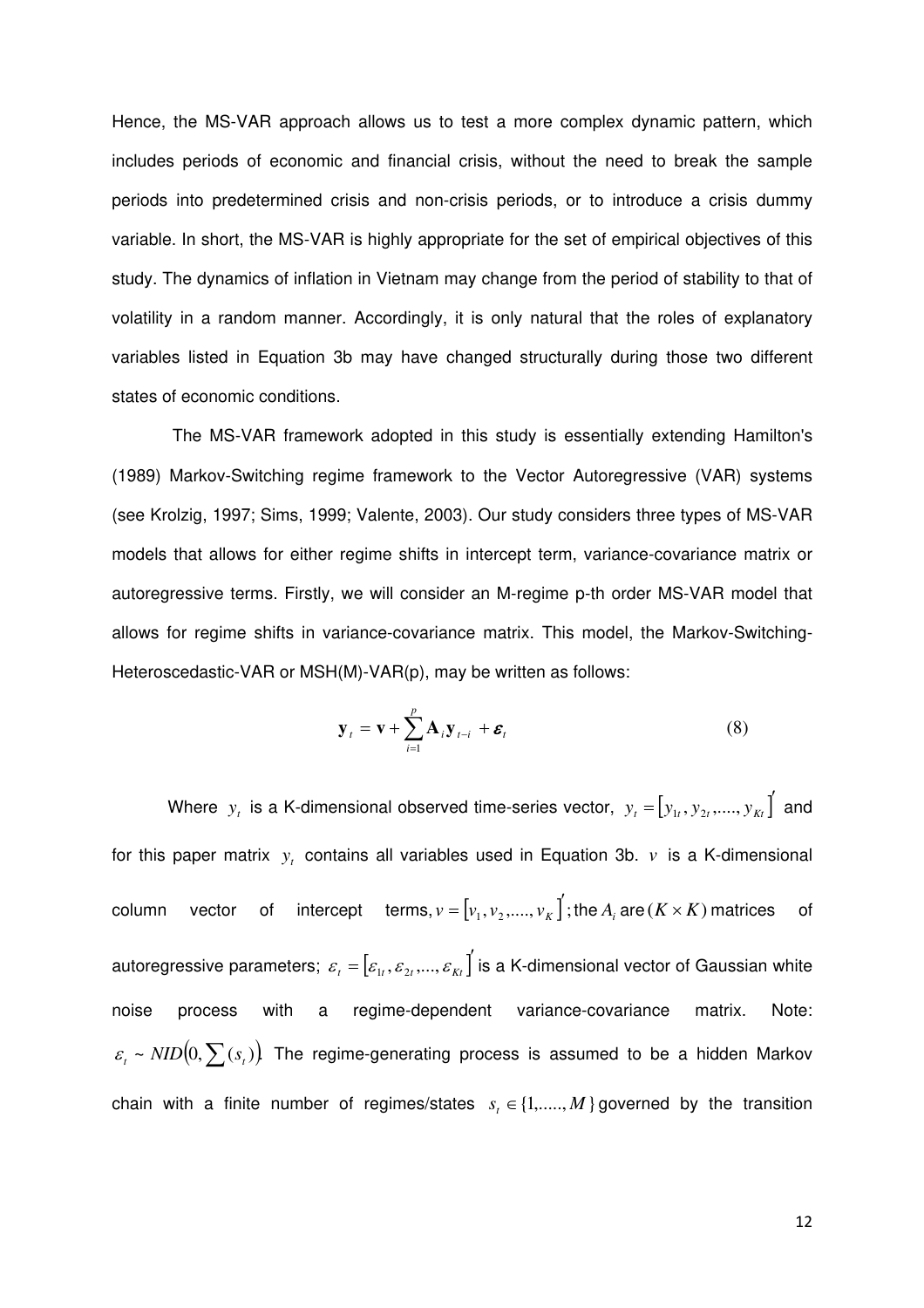probabilities  $p_{ij} = \Pr \bigl( s_{_{t+1}} = j \,|\: s_{_t} = i \bigr),$  and  $\sum\limits^m p_{ij} = 1$  $\sum_{j=1} p_{ij} =$ *M j*  $p_{ij} = 1$  for  $\forall i, j \in \{1,...,M\}$  . We can then collect

all the conditional transition probabilities  $p_{ij}$  into a transition matrix ( $P$ ) as follows:

$$
\mathbf{P} = \begin{bmatrix} p_{11} & p_{12} & \cdots & p_{1M} \\ p_{21} & p_{22} & \cdots & p_{2M} \\ \vdots & \vdots & \ddots & \vdots \\ p_{M1} & p_{M2} & \cdots & p_{MM} \end{bmatrix}
$$

Secondly, we will consider an M-regime p-th order MS-VAR model that allows for regime shifts in both intercept terms and variance-covariance matrix. This model, the Markov-Switching-Intercept-Heteroscedastic-VAR or MSIH(M)-VAR(p), may be written as follow:

$$
\mathbf{y}_{t} = \mathbf{v}(s_{t}) + \sum_{i=1}^{p} \mathbf{A}_{i} \mathbf{y}_{t-i} + \varepsilon_{t}
$$
(9)

Where  $v(s_t)$  is a K-dimensional column vector of regime-dependent intercept terms,

$$
v(s_t) = \left[v_1(s_t), v_2(s_t), \dots, v_K(s_t)\right]; \ \mathcal{E}_t \sim \text{NID}\big(0, \sum(s_t)\big) \text{ as in equation (4), and } s_t \in \{1, \dots, M\}.
$$

Finally, we will consider a M-regime p-th order Markov-switching VAR that allows for state/regime shifts in all intercept terms, autoregressive parameters and variance-covariance matrix. This model, the Markov-Switching-Intercept-Autoregressive Heteroscedastic-VAR or MSIAH(M)-VAR(p), may be written as follows:

$$
\mathbf{y}_{t} = \mathbf{v}(s_{t}) + \sum_{i=1}^{p} \mathbf{A}_{i}(s_{t}) \mathbf{y}_{t-i} + \varepsilon_{t}
$$
(10)

Where  $v(s<sub>t</sub>)$  is a K-dimensional column vector of regime-dependent intercept terms,  $v(s_t) = [v_1(s_t), v_2(s_t), ..., v_K(s_t)]$ ; the  $A_i(s_t)$ 's are  $(K \times K)$  matrices of regime-dependent autoregressive parameters;  $\varepsilon_i \thicksim NID\bigl(0, \sum(s_i)\bigr)$  and  $\vert s_i \in \{1,....,M\}\vert$   $^7$  It is important to note here that the different MS-VAR models discussed earlier are suitable for stationary series.

 7 All of the above Markov-switching VAR models will be estimated using the expectation-maximization (EM) algorithm (see Hamilton (1989) and Krolzig (1997)).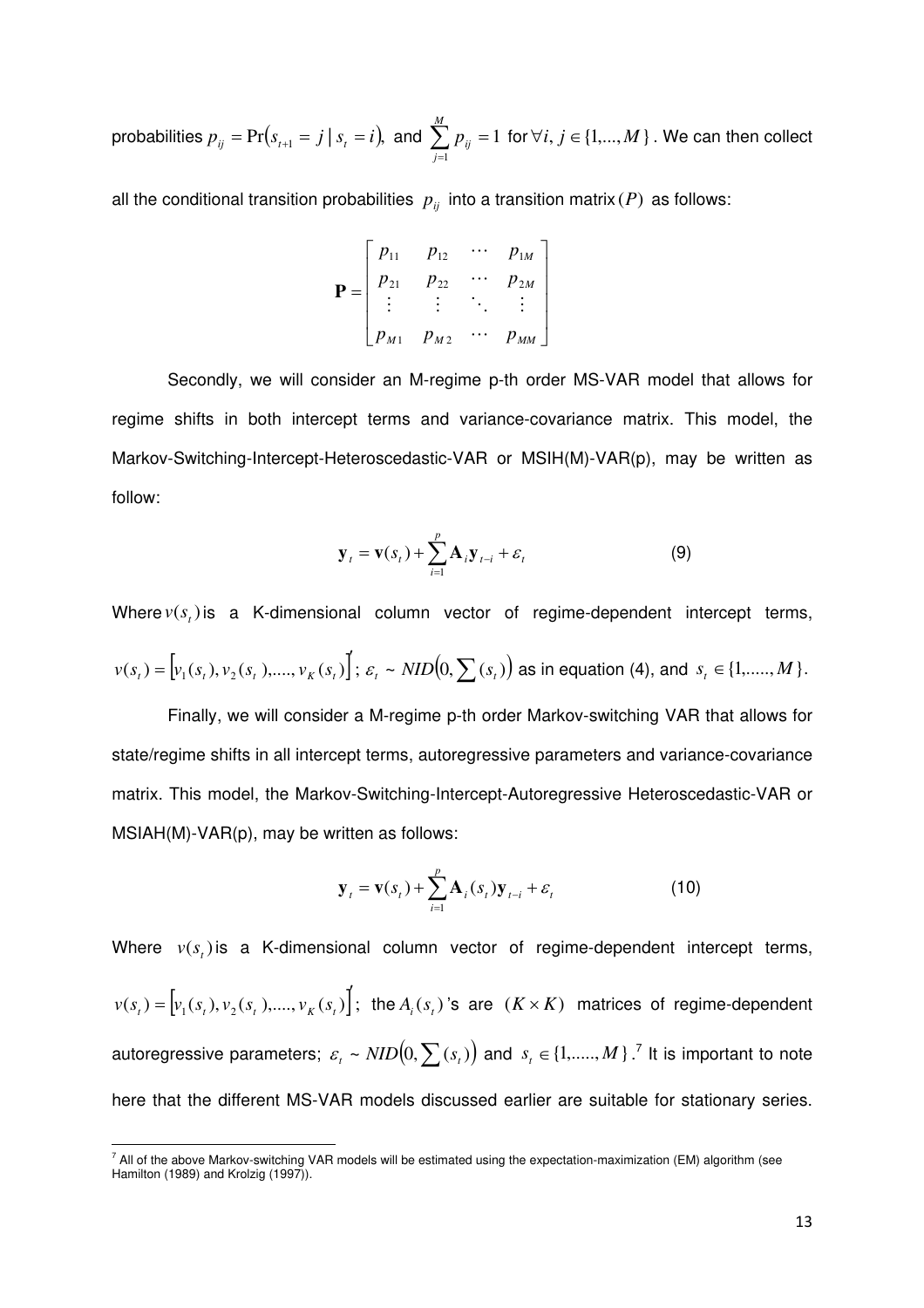As reported in Table 2, all the first-differenced variables listed in Equation 3 or 3b are stationary series.

 Based on the commonly used Akaike and Schwarz Criteria statistics, two period lags for the explanatory variables are considered.<sup>8</sup> Furthermore, the likelihood linearity test and the Chi-square confirm that the MSIAH (2,2) model is the most suitable to capture the relationship among the variables listed in Equation 3b (Tables 3 and 4). $9$  In addition, we apply Davies (1987) bound test for the number of regimes. The test result rejects one state/regime specification in favour of the two-state model.

 **Has gold price/return been inflationary during the past decade? Has the inflationary consequence of gold been more apparent during the turbulent economic and financial periods?** A number of key findings are worth highlighting from the MS-VAR test results posted in Tables 3-5.

As indicated by the relative sizes of the standard errors, State 1 or Regime 1 with a lower standard error of around (0.0019) captures the stable and falling inflation period, and Regime 2 is the volatile and rising inflation period with the standard error of (0.0029). Furthermore,  $(p_{11})$  denotes the transition probability of Regime 1 (or stable regime) at time (*t*) given that it was at Regime 1 at( $t - 1$ ), and it is equal to (0.8628).<sup>10</sup> On the other hand,  $(p_{22})$ , the transition probability of State 2/Regime 2 (or volatile regime) at time *(t)* given that it was at Regime 2 at  $(t-1)$ , is reported to be (0.8409). Based on the transition probabilities,

the expected duration is approximately  $\left(\frac{1}{(1-p_{11})}\right) \approx 7.3$ 1  $\overline{111})^*$ J  $\backslash$  $\overline{\phantom{a}}$  $\setminus$ ſ *p* months for Regime 1 of falling and

stable inflationary period, and it is estimated to be longer than  $\left(\frac{1}{(1-p_{22})}\right) \approx 6.3$ 1  $\overline{22}\bigg)$   $\approx$ J  $\setminus$  $\overline{\phantom{a}}$  $\backslash$ ſ *p* months for

Regime 2 of rising and volatile inflationary period.

 $8$  We also experimented with four lags. The results however were best reported at two lags.

<sup>&</sup>lt;sup>9</sup> Please refer to Hamilton (1996) for a more in-depth discussion on these property tests.

<sup>&</sup>lt;sup>10</sup> The sum of  $(p_{11})$  and  $(p_{12})$  equals to 1. This satisfies one condition for the Markov-chain process to be ergodic (i.e. the states are recurrent, aperiodic and irreducible).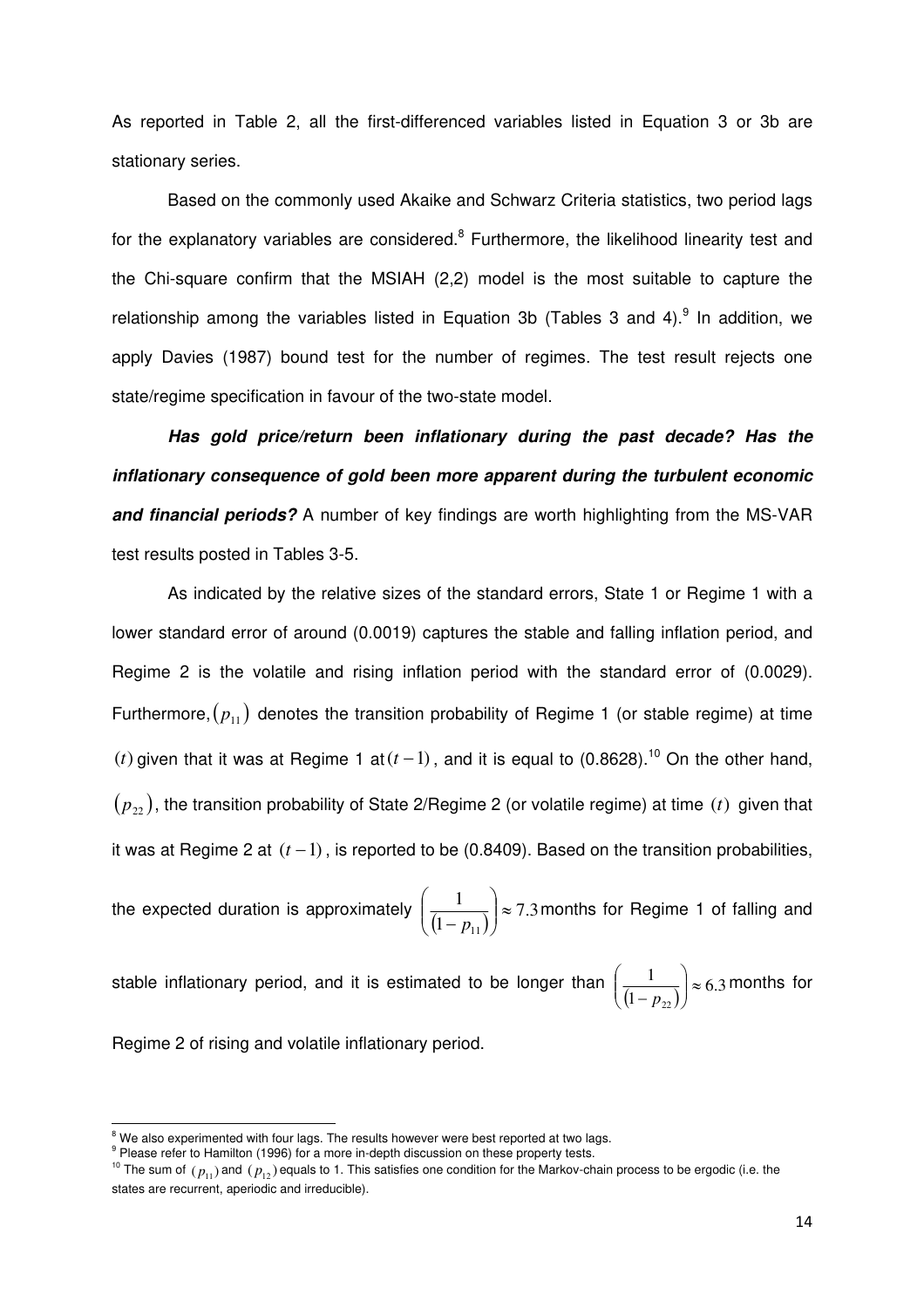As reported in Table 5, 71 months from January 2001 to December 2011 observations are reported during Regime 1, and 59 months of Regime 2. Based on the number of months fallen under Regime 2, the post-2007 period can conclusively be concluded as the volatile one. Around 39 out of 59 months, or about 66 per cent of the volatile Regime 2 are those months between January 2007 and December 2011. In contrast, less than 29 per cent of monthly inflations for the post-2007 period are under Regime 1.

Based on the significance of their coefficient estimates, the classic determinant factors of inflation, i.e. interest rate, money supply and income, are all found to be significant sources of inflationary pressures in Regime 1. Moreover, the signs of the coefficients are theoretically consistent. However the sums of coefficient estimates suggest that the impacts of money supply and income are relatively weak. The total coefficient estimates for the first and second lags for monthly changes in the money supply and income factors are reported to be close to zero (Table 3). The coefficient estimate for the interest rate factor, on the other hand, is significant, suggesting a rise in the nominal deposit interest rate by 1 per cent should lead to a fall in the inflation rate by (0.026) per cent.<sup>11</sup> Confirming the findings of early studies, inflation inertia has indeed been a major source of inflationary pressure in State 1, with elasticity of around (0.60). Among the explanatory variables, movements in the gold price do not seem to have any impact on the inflation during this stable regime, as indicated by the insignificancy of its coefficient estimate.

Due to the overall softening economic growth, the income factor does not seem to influence price movements in Regime 2 (Table 4). In contrast, the coefficient estimate for the gold price movement at (t-2) is positive and significant during this volatile period. This finding suggests that the increasingly volatile gold price movements, especially since 2006, have become inflationary at a two-month lag. The rest of the primary drivers (inflation inertia, deposit rate and money supply) are found to be significant during Regime 2. Moreover, each of these root-causes of inflation contributed more significantly during the volatile regime, as

<sup>&</sup>lt;sup>11</sup> The coefficient estimate of deposit interest rate at  $(t-1)$  is (-0.023) and at  $(t-2)$  is (-0.003). The sum of the coefficient estimates is therefore around (-0.0026).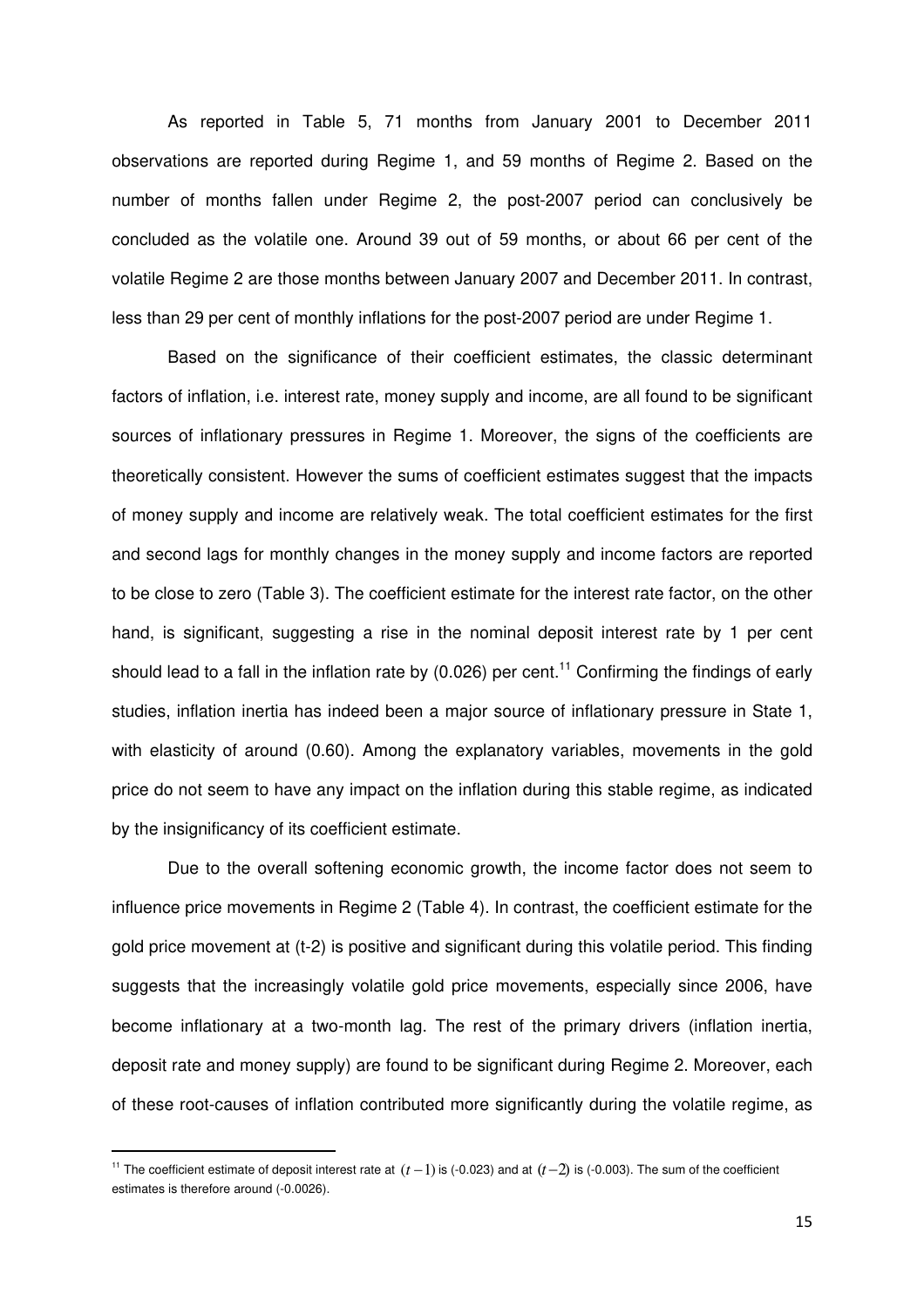can be depicted by the relatively larger coefficient estimates for each variable in Regime 2 than in Regime 1. Aside from inflation inertia, strong and volatile gold price and expansionary money supply, in particular, had sustained inflationary pressures, especially between 2008 and 2010.<sup>12</sup> The significant inflationary implication of money supply expansion has also been highlighted by previous studies such as Goujon (2006) and Nguyen, Cavoli and Wilson (2012). The overall finding underscores the fact that managing price stability in Vietnam has indeed become more challenging during the height and post-2007 global financial and the Eurozone sovereign debt crisis period.

**Has the domestic component of gold price been inflationary?** Based on the examination of SBV's Taylor-type reaction function, Tran (2009) claims that the domestic component of gold price, estimated as the difference between the domestic and global gold prices, do influence the SBV in adjusting their monetary policies. The study however does not empirically test the relationship between the gold price gap and inflation. More importantly, the study covers the timespan up to December 2002 only, leaving out the rapid rise in the gold price in the second half of the 2000s.

To better answer this highly policy-relevant question, we run another round of MS-VAR test on a slightly modified Equation 3b by replacing the domestic gold price growth  $(\Delta r^s$  ) with the gold price gap $(\Delta r^{d_g})$ , measured as the difference between log of domestic gold price in local currency and log of world gold price in local currency (Figure 1).<sup>13</sup> Due to the availability of the data for the gold price gap, the sample observation covers the period from January 2003 to December 2011, as depicted in Figure 1. In general, the findings reported in Tables 6 and 7 are consistent with those reported in Tables 3 and 4, respectively. These additional test results reaffirm the significant contributions of the different drivers of the domestic inflation in Vietnam in both Regime 1 and 2. More importantly, the domestic

 $12$ After a brief period of moderation in 2002, money supply started expanding from 2003 onwards. Broad money grew by an average rate of 30 percent between 2003 and 2006 and rose to above 40 percent in 2007. As inflation declined from 23 percent in 2008 to 7 per cent in 2009 amidst softened economic growth, another round of aggressive money supply expansion was conducted in the early of 2009 and lasted until the end of 2010. Broad money grew by 26 per cent in 2009, another 30 percent

in 2010, before moderated to slightly above 15 percent at the end of 2011.<br><sup>13</sup> Due to the availability of data series for the gold price gap, the sample observation covers the period from January 2003 to July 2012, as depicted in Figure 1.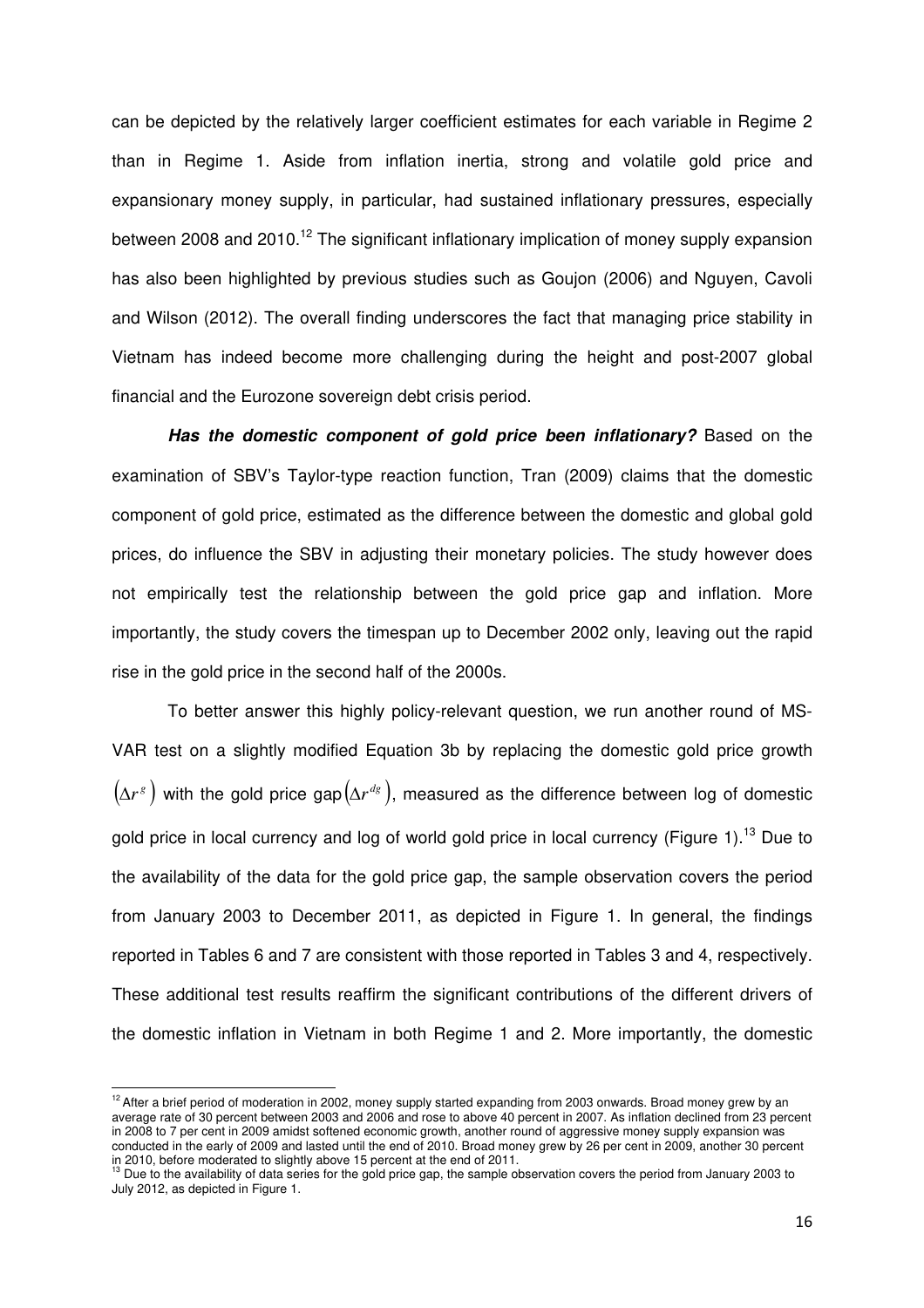component of gold price has been found to play a significant role in pushing up price level during the period of price instability (Regime 2). However, it has no contribution to the price movements during the months of falling or stable inflation (Regime 1). This finding reaffirms the inflationary consequence of gold price movements, particularly during the post-2007 GFC period.

#### **6. Gold Price and Inflation: Policy Implications and Concluding Remarks**

As ensuring price stability has always been one key objective of Vietnam's macroeconomic policies<sup>14</sup>, this study tries to disentangle the inflation puzzle by examining a number of factors that may have contributed to the inflation rate between January 2001 and December 2011. Extending earlier works on inflation in Vietnam, we apply the monetarist theoretical framework and the two-state Markov-switching approach to assess the inflationary consequences of various factors during stable and volatile periods. More importantly, our work pays special attention at the inflationary consequence of the gold price movements in Vietnam which, to our knowledge, has never been empirically examined. Our study demonstrates the significant pass-through impact of the gold price and, notably, its domestic component on the headline CPI during the observed period. The findings hence warrant the need to develop an effective policy to manage the gold market in line with the overall price management effort in Vietnam.

In actuality, the State Bank of Vietnam had employed measures to mitigate the gap between the domestic and global gold prices since the early 1990s. A Gold Price Stabilization Fund was set up in 1995 in order to allow SBV to intervene in the gold market in case the domestic price deviated from the global price by a margin of three per cent.<sup>15</sup> A number of conscious efforts were also made to streamline the regulatory framework. Decree 63 in 1993 officially recognized the private ownership of gold and allowed the private sector to participate in gold trading business which had been previously reserved for State-Owned-

<sup>&</sup>lt;sup>14</sup> For example, see Government's Resolution 11/2011/NQ-CP dated 24 February 2011 on measures to curb inflation and to ensure macroeconomic stability and social security. <sup>15</sup> SBV Decision 216/QD-NH7 dated 7 August 1995.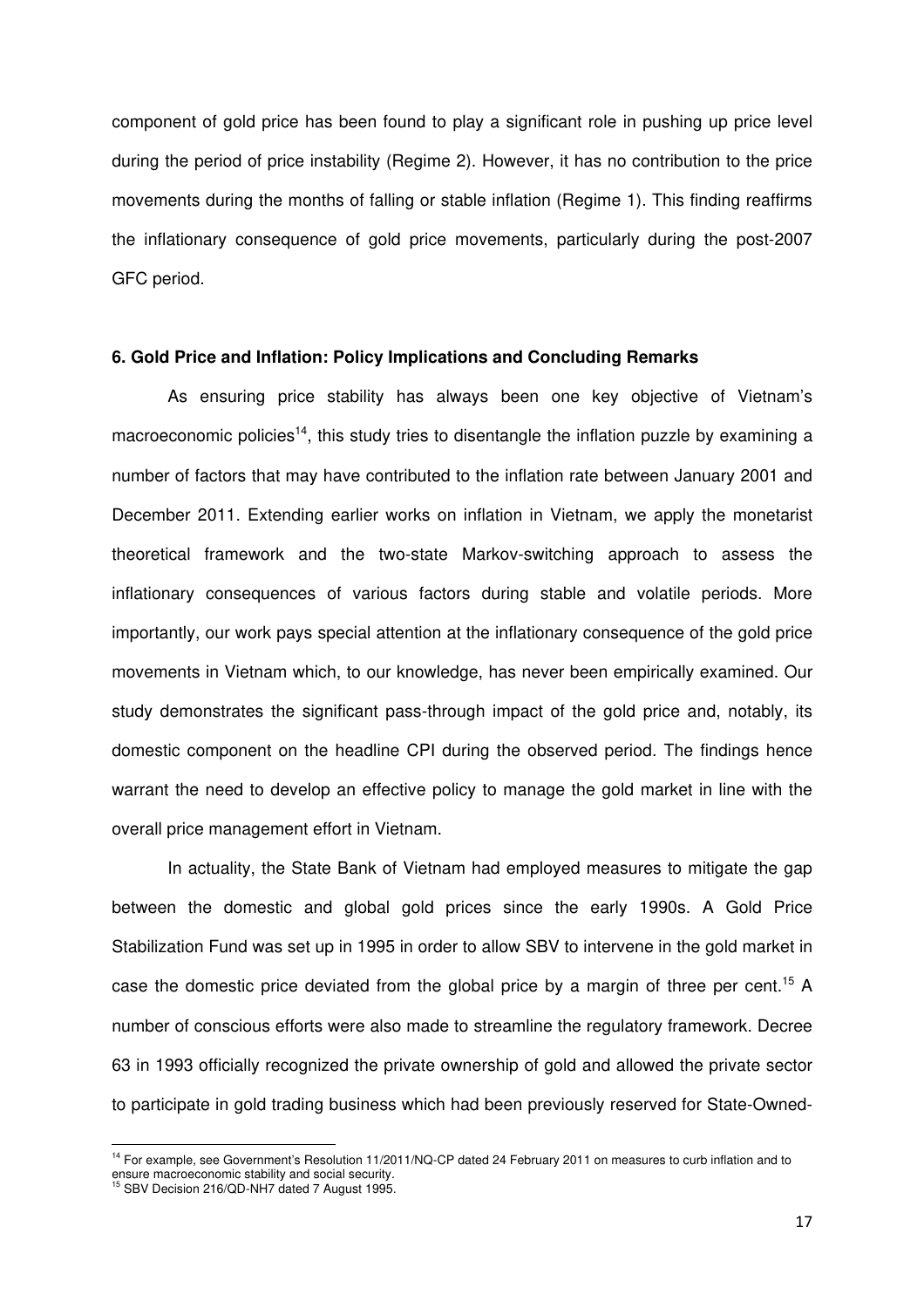Enterprises only. The production and external trade of gold bars, however, remained under the State control.<sup>16</sup>

Measures to further liberalize the gold market were implemented in the first half of the 2000s. Decree 174 in 1999 decentralized the production and trade of gold bars into qualified trading enterprises. Decree 64 in 2003 subsequently removed the minimum statutory capital requirements for gold production and trading enterprises. As a result, eight enterprises were given production licenses for gold bars whereas the network of gold trading enterprises widened to about 12,000 during this period. In terms of external trade, Vietnam remained to be a net gold importer until  $2008<sup>17</sup>$  In addition to physical gold trading, a number of credit institutions and gold trading enterprises were allowed to conduct trading via loco gold accounts, an important step to connect the domestic gold market with global markets.<sup>18</sup> A number of local gold trading floors were spontaneously formed without any legal framework in place to regulate their activities. The 'illegal' operation of these local gold trading floors and their linkages with the global market, however, allegedly resulted in detrimental losses to the involving parties between 2006 and 2009. 'Illegal' local trading floors were prohibited afterwards. SBV also requested credit institutions and gold trading enterprises to close their loco gold accounts by early 2010.<sup>19</sup>

While the domestic price of gold moved largely in tandem with the global price in the early 2000s, volatilities returned in the second half of 2000s, especially in the post-2007 GFC period (Figure 1). The domestic-global price gap widened significantly to USD 100 to 150 per Troy ounce from the late of 2010, except for a brief period in the second quarter of 2011. Gold export soared rapidly from 2009 whereas import was strongly discouraged, de facto turning Vietnam into a net gold exporter (Figure 3).<sup>20</sup> Subsequent measures have been

<sup>&</sup>lt;sup>16</sup> SBV either imported gold directly or authorized its subsidiary company (Vietnam Jewellery Corporation) with import licenses to do so during this period.

<sup>17</sup> Vietnam Economic Times (2007) estimated about 70 tonnes of gold were imported each year, corresponding to about USD 2.1 billion. Available export data point to an average value of USD 300 million of gold was exported annually between 2006 and 2008.

<sup>&</sup>lt;sup>18</sup> SBV Circular 03/2006/TT-NHNN dated 2006.

<sup>19</sup> SBV Circular 01/2010/TT-NHNN dated January 2010.

<sup>&</sup>lt;sup>20</sup> Gold export between 2009 and 2011 is estimated to be about USD 8 billion. Gold import, however, was largely discouraged as a means to cut down the widened trade deficit. SBV only granted gold import licenses to a number of banks and gold trading companies, particularly in the second half of 2011, to fill in the supply gap and to ease the domestic-global price gap. Gold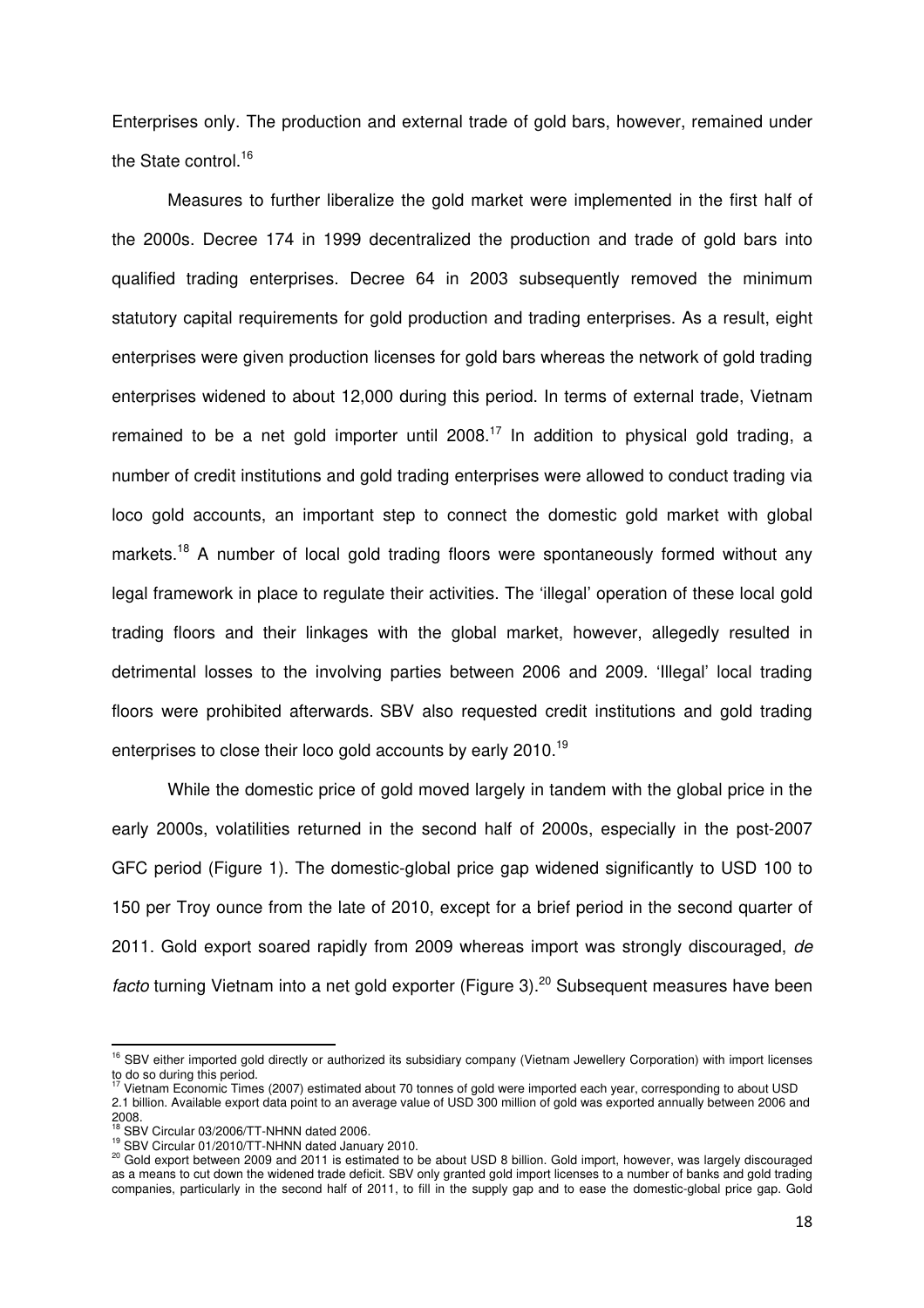implemented to narrow down the price gap, including the reversal of some earlier liberalization efforts. Most notably, SBV tightened its control over the gold market by, once again, monopolizing the production and external trade of gold bars from early 2012.<sup>21</sup> An auction system was established in 2013 to allow SBV, as the sole importer and final supplier in the market, to allocate gold bars to qualified market participants.<sup>22</sup> The domestic-global price gap, in the meantime, continued to widen and peaked at above USD 200 per Troy ounce in early 2013 (Figure 4).

In summary, our study underscores the complexity in price management for such a small, open economy with an increased appetite for gold investment as Vietnam, especially during volatile periods when the pass-through effect of the gold price onto inflation tends to become significant. The Government of Vietnam has apparently adjusted their policies in response to the gap between the domestic and global gold prices. Against this backdrop, the lack of a coherent, long-term vision toward the gold market has led to a series of ad-hoc, temporary measures to counter adverse developments, particularly in the second half of the 2000s. The domestic-global price gap, however, continued to enlarge as the domestic gold market remained disconnected with the global market. In this regard, China could provide an advanced example in early acknowledging the need to develop the domestic gold market as an integral part of the overall financial market and in close connection with the global market.<sup>23</sup> In achieving such goal, necessary infrastructural conditions should be fully developed and the State's regulatory capability should be vigorously enhanced. These two important factors are, however, still missing in Vietnam.

Government's Decree 24/2012/ND-CP dated April 2012.

<sup>&</sup>lt;u> 1989 - Johann Stoff, amerikansk politiker (d. 1989)</u> import therefore stood at USD 4 billion between 2009 and 2011. Vietnam, as a result, turned into a net gold exporter with a net export value amounting to USD 4 billion in the same period.

<sup>22</sup> Prime Minister's Decision 16/2013/QD-Ttg dated 4 March 2013 and SBV's Circular 06/2013/TT-NHNN dated 12 March 2013.

<sup>&</sup>lt;sup>23</sup> For more information about the domestic gold market in China, see World Gold Council (2010) and Shanghai Gold Exchange and People's Bank of China (2011).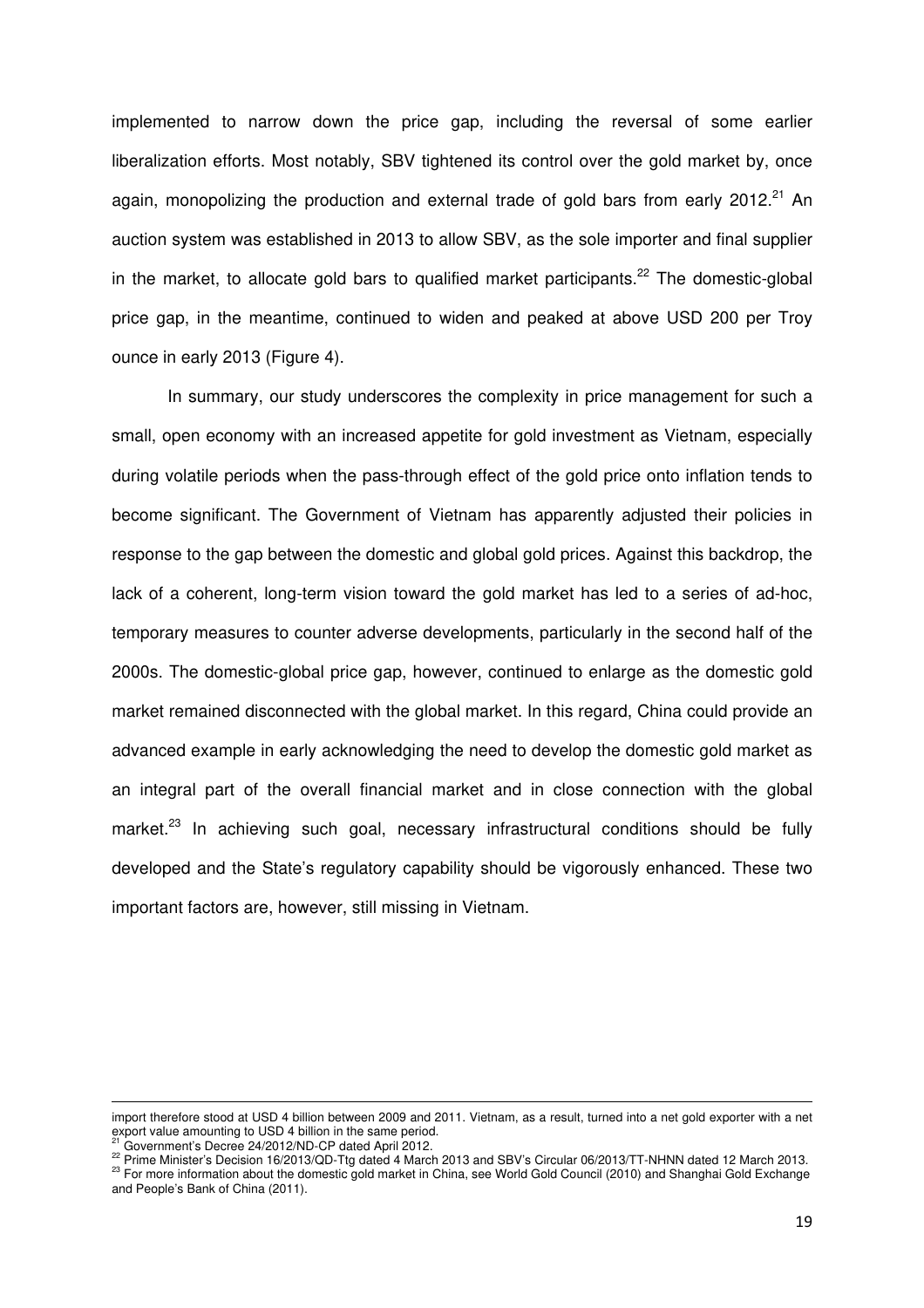#### **References**

Bhattacharya, R. and Duma N. (2012), "Inflation Dynamics and Monetary Policy in Vietnam", IMF study presentation.

Bordo, M,D. (2002), "Gold Standard", Concise Encyclopaedia of Economics.

Camen, U. (2006), "Monetary policy in Vietnam: the case of a transition country", Bank for International Settlements (BIS) working paper series.

Darrat, A. F., & Arize, A. C. (1990). "Domestic and international sources of inflation in developing countries: some evidences from the monetary approach", International Economic Journal, 4(4), pp. 55–69.

Davies, R.B. (1987), "Hypothesis Testing when Nuisance Parameter is Present Only Under Alternative", Biometrika, 74, pp. 33-43.

Deme, M. and Fayissa, B (1995), "Inflation, Money, Interest Rate, Exchange Rate, and Causality: The Case of Egypt, Morocco, and Tunisia", Applied Economics, Vol.27, pp.1219-1224.

Garner, C. A., (1995), "How Useful are Leading Indicators of Inflation?" Federal Reserve Bank of Kansas City Economic Review, Second Quarter, pp. 5-18.

Goujon, M. (2006), "Fighting Inflation in a Dollarized Economy: The Case of Vietnam", Journal of Comparative Economics, 34, no. 3, pp. 564-581.

Gray, S.F. (1996), "Modelling the Conditional Distribution of Interest Rate as a Regime Switching Process", Journal of Financial Economics, 42, pp. 27-62.

Hamilton, J.D. (1989), "A New Approach to the Economic Analysis of Nonstationary Time Series and the Business Cycle", Econometrica, 57(2), pp. 357-384.

Hamilton, J. and Susmel, R. (1994), "Autoregressive conditional heteroscedasticity and changes in Regime", Journal of Econometrics, vol. 64, pp. 307-333.

Hamilton, J.D. (1996), "Specification Testing in Markov-Switching Time Series Models", Journal of Econometrics, 70, pp. 127-157.

Krolzig, H-M (1997), Markov-switching vector autoregressions: Modelling, statistical inference, and application to business cycle analysis, Springer (Berlin and New York).

Mahdavi, S. and Zhou, S. (1997), "Gold and Commodity Prices as Leading Indicators of Inflation: Tests of Long-Run Relationship and Predictive Performance." Journal of Economics and Business, 49, 475-489.

McCallum, B.T. (1989), "Monetary Economics: Theory and Policy", MacMillan Publishing Co, NY.

Nguyen, T.H. (1999), "The Inflation of Vietnam in Transition", CAS discussion paper no. 22.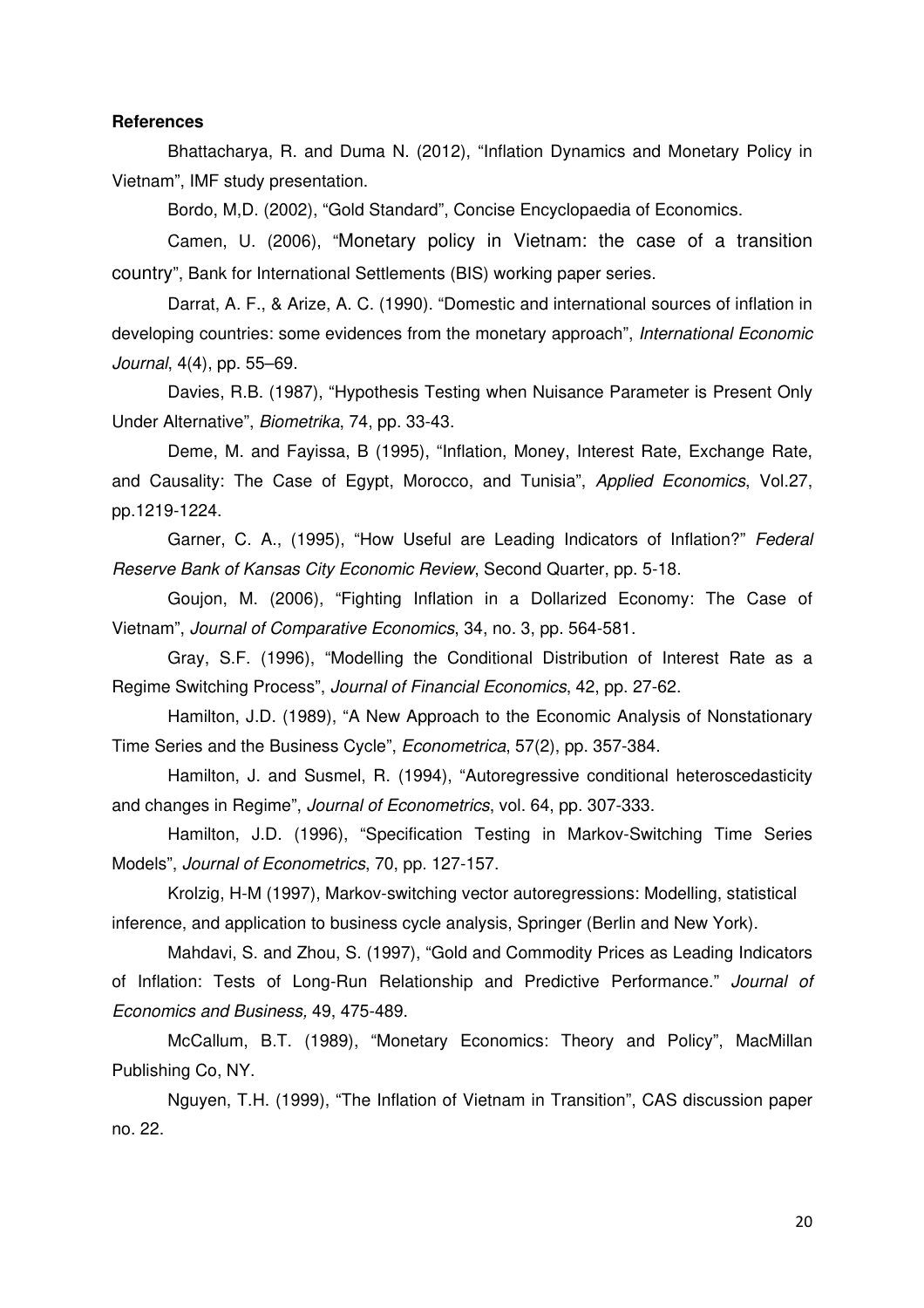Nguyen, T.T.H. and Nguyen, D. T. (2010)," Macroeconomic Determinants of Vietnam's Inflation in 2000-2010: Evidence and Analysis", Vietnam Centre for Economic and Policy Research working paper.

Nguyen, H.M., Cavoli, T. and Wilson, J.K. (2012), "The Determinants of Inflation in Vietnam, 2001-09", ASEAN Economic Bulletin, vol. 29, no.1, pp. 1-14.

Phi, D. M. (2011), "Bien phap nao de Nha nuoc su dung duoc so vang du tru trong dan" (Measures to Mobilize the Gold Amount kept in the Population), SBV Research and Exchange, available at SBV's website at www.sbv.gov.vn.

Ranson, D. (2005), "Inflation Protection: Why Gold Works Better than "Linkers"", H.C. Wainwright & Co. working paper.

Rotheli, T.F. (1990), "Money Supply and Money Demand Determinants of Swiss Inflation", Swiss Journal of Economics and Statistics, vol. 126, Issue 1, pg.1-15.

Siregar, R. and Rajaguru, G. (2005), "Sources of Variations between the Inflation Rates of Korea, Thailand and Indonesia during the post-1997 crisis", *Journal of Policy* Modelling, 27, pp. 867-884.

Tkacz, G. (2004), "Inflation Changes, Yield Spreads and Threshold Effects." International Review of Economics and Finance, 13, pp. 187-199.

Tkacz, G (2007), "Gold Price and Inflation", Bank of Canada Working Paper no.35, Ontario, Canada.

Vietnam Economic Times, "Tai kien nghi duoc xuat khau vang" (Repeated Call for Gold Export Quota), 19 July 2007.

Vuong Quan Hoang (2004), "Analysis on Gold and US Dollar in Vietnam's Transitional Economy", Working Paper Centre Emile Bernheim WP-CEB no. 04-033, July 2004.

World Gold Council (2010), China Gold Report: Gold in the Year of the Tiger.

Shanghai Gold Exchange and People's Bank of China (2011), China Gold Market Report 2010.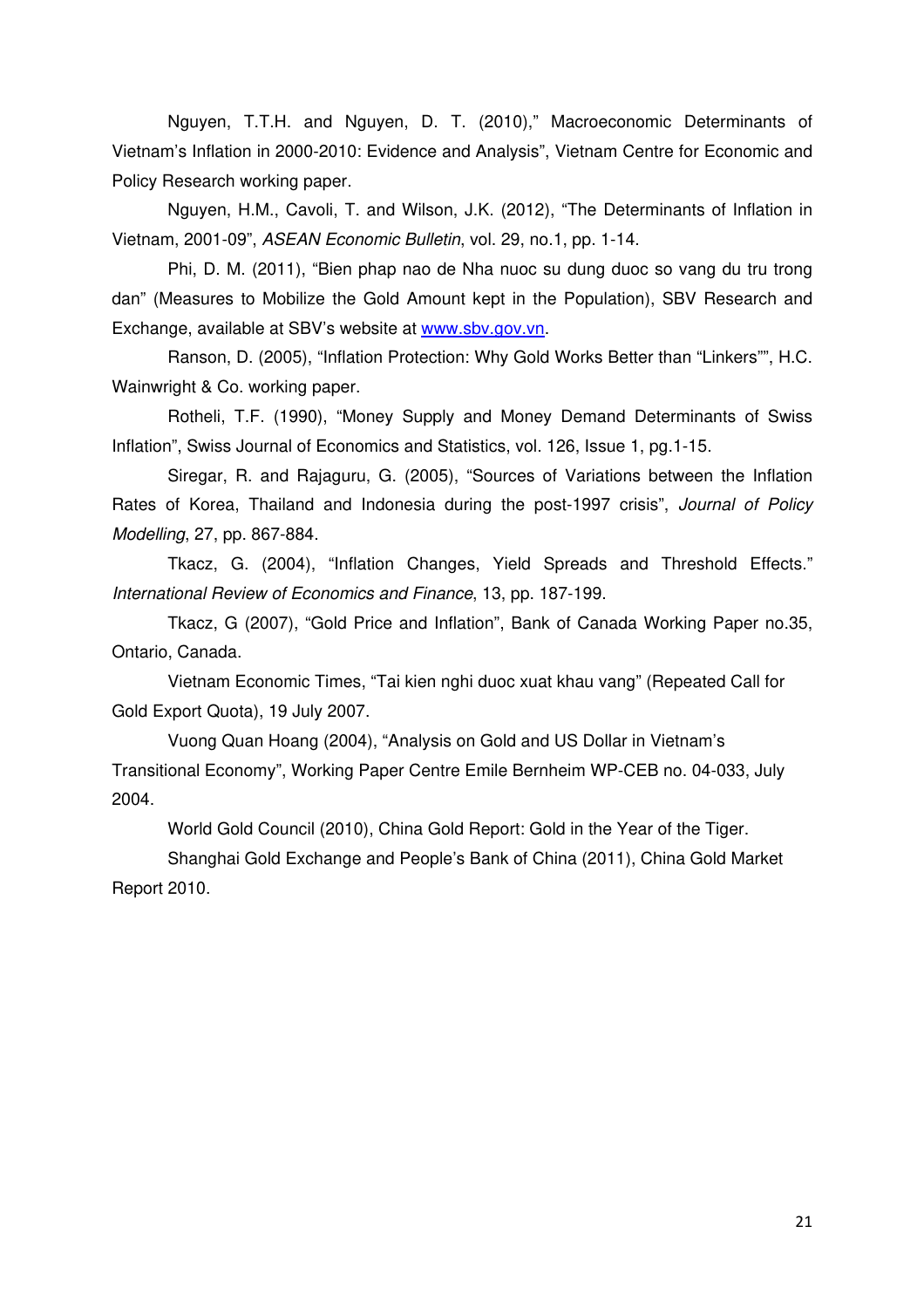## **Table 1: Granger-Causality Test**

## **Full Period: January 2001 – December 2011**

| Null Hypothesis: # of Lags = $2^*$                                     | # of obs | <b>F-Statistics</b> | <b>Prob</b> |
|------------------------------------------------------------------------|----------|---------------------|-------------|
| Inflation does not Granger Cause Change in<br><b>Gold Price</b>        | 132      | 1.55685             | 0.2148      |
| <b>Change in Gold Price does not Granger Cause</b><br><b>Inflation</b> |          | 5.08975             | 0.0075      |

## **Pre-2007 Global Financial Crisis Period: January 2001 – December 2006**

| Null Hypothesis: # of lags = $1^*$                                     | # of obs | <b>F-Statistics</b> | <b>Prob</b> |
|------------------------------------------------------------------------|----------|---------------------|-------------|
| Inflation does not Granger Cause Change in<br><b>Gold Price</b>        | 72       | 0.07942             | 0.7789      |
| <b>Change in Gold Price does not Granger Cause</b><br><b>Inflation</b> |          | 0.47103             | 0.4948      |

## **Post-2007 Global Financial Crisis Period: January 2007-December 2011**

| Null Hypothesis: # of lags = $2^*$                                     | # of obs | <b>F-Statistics</b> | <b>Prob</b> |
|------------------------------------------------------------------------|----------|---------------------|-------------|
| Inflation does not Granger Cause Change in<br><b>Gold Price</b>        | 60       | 1.79910             | 0.1750      |
| <b>Change in Gold Price does not Granger Cause</b><br><b>Inflation</b> |          | 3.73455             | 0.0301      |

Source: Authors' own calculation. \*/ the number of lags is based on the Akaike AIC statistics.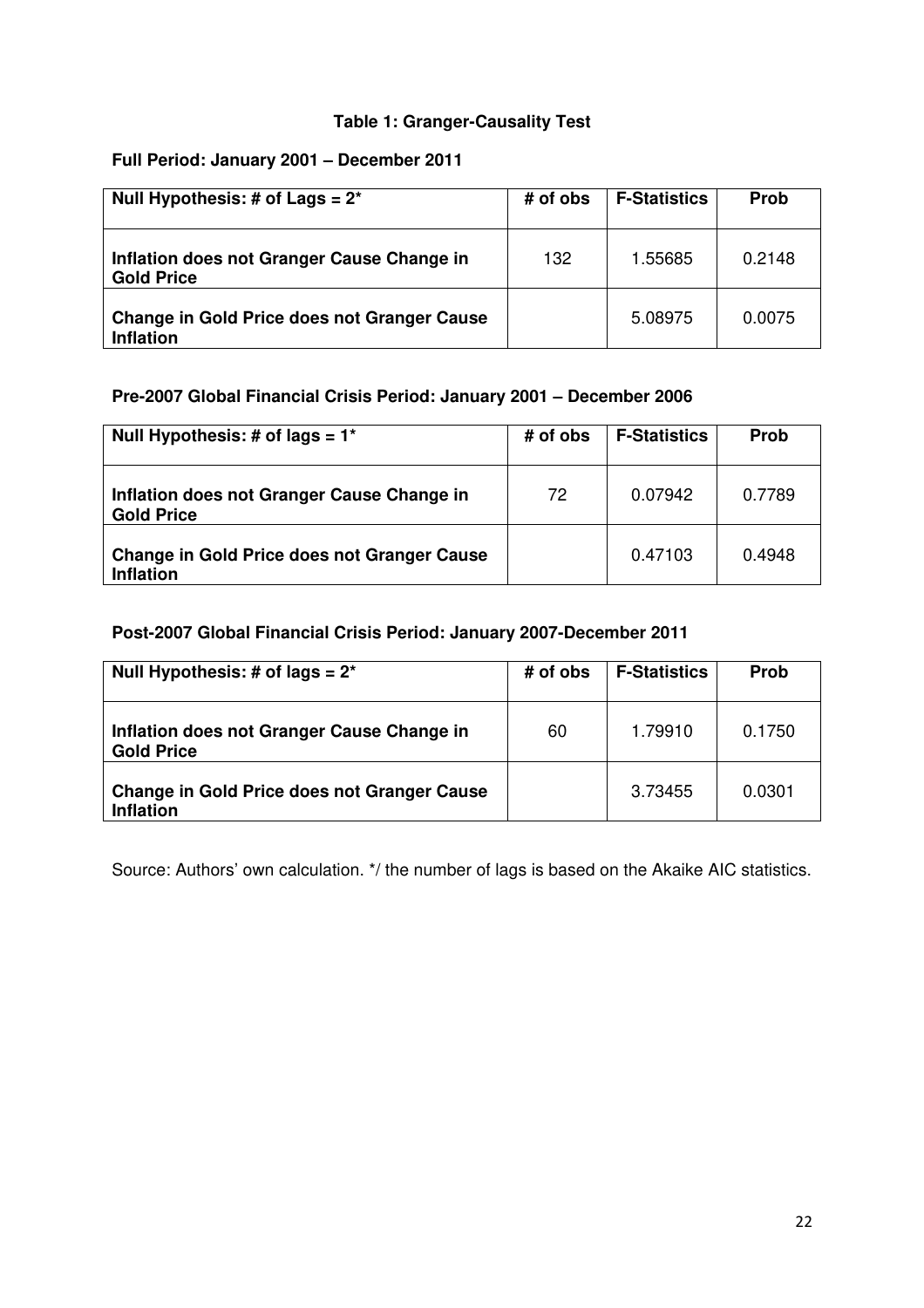| Variable           | $\hat{t}_{\it DF}^{\it Max}$ | $\hat{t}_{\it DF}^{\it Min}$ |
|--------------------|------------------------------|------------------------------|
| $p_{t}$            | 0.901                        | 0.335                        |
| $\Delta p_t$       | $-2.259$                     | $-5.354$                     |
|                    |                              |                              |
| $y_t$              | $-0.886$                     | $-1.824$                     |
| $\Delta y_t$       | $-8.785$                     | $-11.991$                    |
|                    |                              |                              |
| $r_t^m$            | $-1.276$                     | $-3.102$                     |
| $\Delta r_t^m$     | $-4.994$                     | $-9.658$                     |
|                    |                              |                              |
| $r_t^g$            | 1.783                        | 0.154                        |
| $\Delta r_t^{\,g}$ | $-7.768$                     | $-8.030$                     |
|                    |                              |                              |
| $m_t^s$            | 1.654                        | 0.609                        |
| $\Delta m_t^s$     | $-1.703$                     | $-6.091$                     |

## **Table 2: The BLS Rolling Unit-Root Test**

Note: Critical values at 5 per cent level with the number of observation of around 100 are:

- The maximal DF statistics is (-1.49); and

- The minimal DF statistics is (-5.01)

Source: Authors' own calculation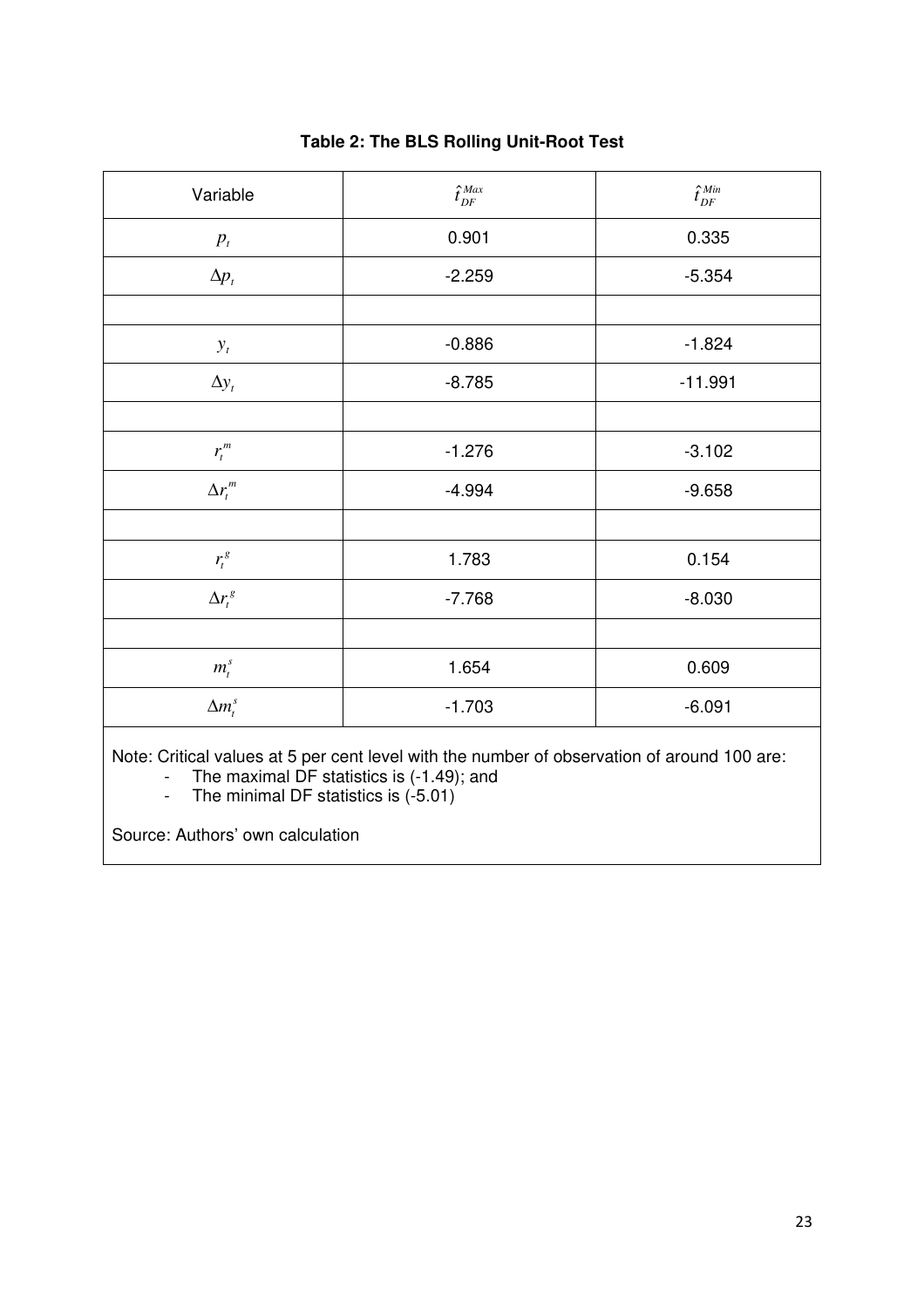| Dependent Variable: $\Delta p_t$ |                    |                   |              |
|----------------------------------|--------------------|-------------------|--------------|
| Variable                         | <b>Coefficient</b> | <b>Std. Error</b> | t-Statistics |
| $\Delta p_{t-1}$                 | 0.603              | 0.0499            | 12.091***    |
| $\Delta y_{t-1}$                 | $-0.011$           | 0.0045            | $-2.349***$  |
| $\Delta y_{t-2}$                 | 0.011              | 0.0042            | 2.639***     |
| $\Delta r_{t-1}^g$               | 0.001              | 0.008             | 0.064        |
| $\Delta r_{t-2}^g$               | $-0.005$           | 0.007             | $-0.709$     |
| $\Delta r^m_{t-1}$               | $-0.023$           | 0.0085            | $-2.663***$  |
| $\Delta r_{t-2}^m$               | $-0.003$           | 0.0067            | $-0.366$     |
| $\Delta m_{t-1}^s$               | 0.374              | 0.0695            | 5.374***     |
| $\Delta m_{t-2}^s$               | $-0.374$           | 0.0626            | $-5.974***$  |
| Constant                         | 0.002              | 0.0007            | $2.494***$   |

## **Table 3: Markov-Switching Test Results for Regime 1**

**Standard error for Regime 1: (0.0019)** 

**Transition Probabilities:**  $(p_{11}) \approx 0.8628$  and  $(p_{12}) \approx 0.1372$ 

## **Akaike Info Criteria = -8.4614 ; Schwartz Criteria = -7.9320**

**LR-Linearity Test = 61.05; chi(r) = [0.000] and chi(p-r)=[0.000].** Note: r is the number of restrictions and p is the number of parameters.

**Davies Test: p-value= [0.000] for 1 versus 2 states** 

Source: Authors' own calculation.

Note: \*/10 per cent significant; \*\*/5 per cent significant; and \*\*\*/1 per cent significant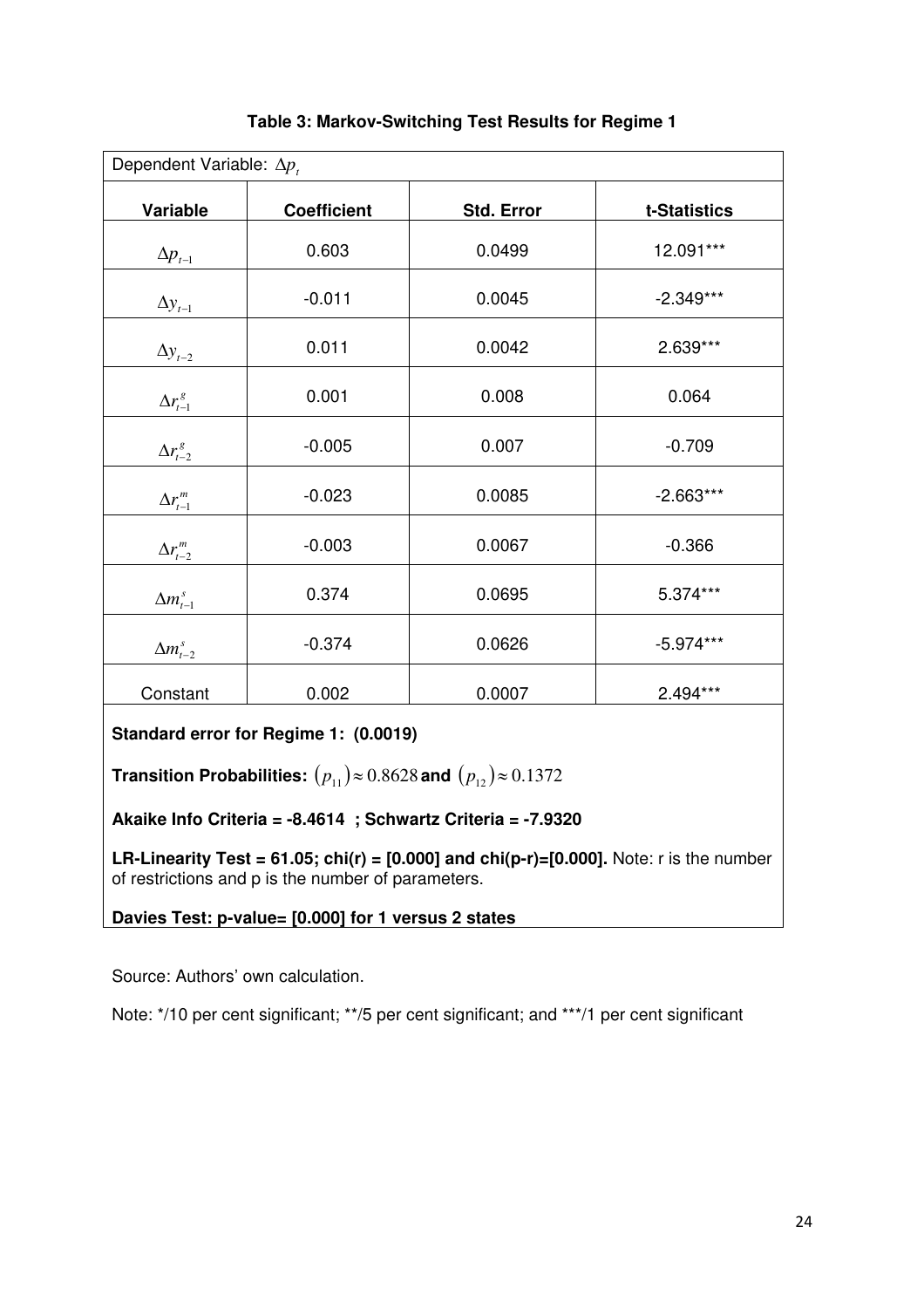| Dependent Variable: $\Delta p_t$                |                    |                   |              |
|-------------------------------------------------|--------------------|-------------------|--------------|
| Variable                                        | <b>Coefficient</b> | <b>Std. Error</b> | t-Statistics |
| $\Delta p_{t-1}$                                | 0.879              | 0.060             | 14.549       |
| $\Delta y_{t-1}$                                | $-0.011$           | 0.005             | $-2.244***$  |
| $\Delta y_{t-2}$                                | $-0.004$           | 0.005             | $-0.931$     |
| $\Delta r_{t-1}^g$                              | $-0.016$           | 0.014             | $-1.178$     |
| $\Delta r_{t-2}^g$                              | 0.027              | 0.014             | 1.930*       |
| $\Delta r^{\textit{m}}_{\textit{t}-\textit{l}}$ | 0.013              | 0.006             | $2.165***$   |
| $\Delta r_{t-2}^m$                              | $-0.015$           | 0.006             | $-2.313***$  |
| $\Delta m_{t-1}^s$                              | $-0.042$           | 0.102             | $-0.409$     |
| $\Delta m_{t-2}^s$                              | 0.417              | 0.113             | $3.702***$   |
| Constant                                        | $-0.004$           | 0.001             | $-3.168***$  |

**Table 4: Markov-Switching Test Results for Regime 2** 

**Standard error for Regime 2: (0.0029)** 

**Transition Probabilities:**  $(p_{21}) \approx 0.1591$  and  $(p_{22}) \approx 0.8409$ 

**Akaike Info Criteria = -8.4614 ; Schwartz Criteria = -7.9320** 

**LR-Linearity Test = 61.05; chi(r) =**  $[0.000]$  **and chi(p-r)=** $[0.000]$ **.** Note: r is the number of restrictions and p is the number of parameters.

**Davies Test: p-value= [0.000] for 1 versus 2 states** 

Source: Authors' own calculation.

Note: \*/10 per cent significant; \*\*/5 per cent significant; and \*\*\*/1 per cent significant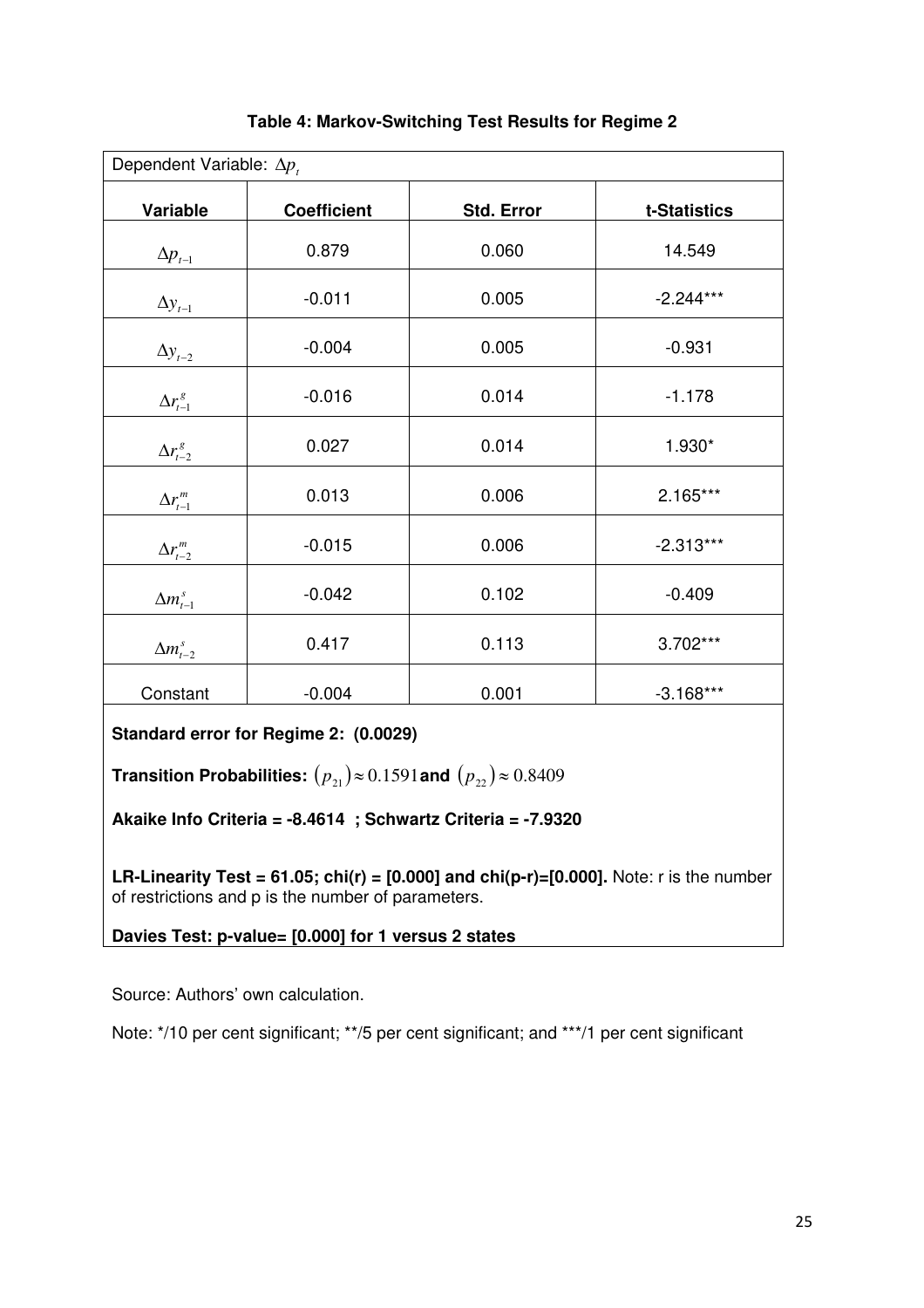| Regime 1: Stable Regime                                                      |                         |  |  |
|------------------------------------------------------------------------------|-------------------------|--|--|
| <b>Period</b>                                                                | <b>Number of Months</b> |  |  |
| $2001:3 - 2001:10$                                                           | 8                       |  |  |
| 2002:4 - 2003:4                                                              | 13                      |  |  |
| $2004:4 - 2005:1$                                                            | 10                      |  |  |
| $2005:4 - 2006:1$                                                            | 10                      |  |  |
| $2006:4 - 2007:1$                                                            | 10                      |  |  |
| 2007:4 - 2007:11                                                             | 8                       |  |  |
| $2009:4 - 2009:9$                                                            | $\overline{6}$          |  |  |
| $2011:7 - 2011:12$                                                           | 6                       |  |  |
| <b>Total Number of Months: 71 months</b><br><b>Regime 2: Volatile Regime</b> |                         |  |  |
| <b>Period</b>                                                                | <b>Number of Months</b> |  |  |
| $2001:11 - 2002:3$                                                           | 5                       |  |  |
| $2003:5 - 2004:3$                                                            | 11                      |  |  |
| $2005:2 - 2005:3$                                                            | $\overline{c}$          |  |  |
| $2006:2 - 2006:3$                                                            | $\overline{2}$          |  |  |
| $2007:2 - 2007:3$                                                            | $\overline{2}$          |  |  |
| 2007:12 - 2009:3                                                             | 16                      |  |  |
| $2009:10 - 2011:6$                                                           | 21                      |  |  |
| <b>Total Number of Months: 59 months</b>                                     |                         |  |  |

## **Table 5: MS-VAR Dates for Regime 1 and Regime 2**

Source: Authors' own calculation.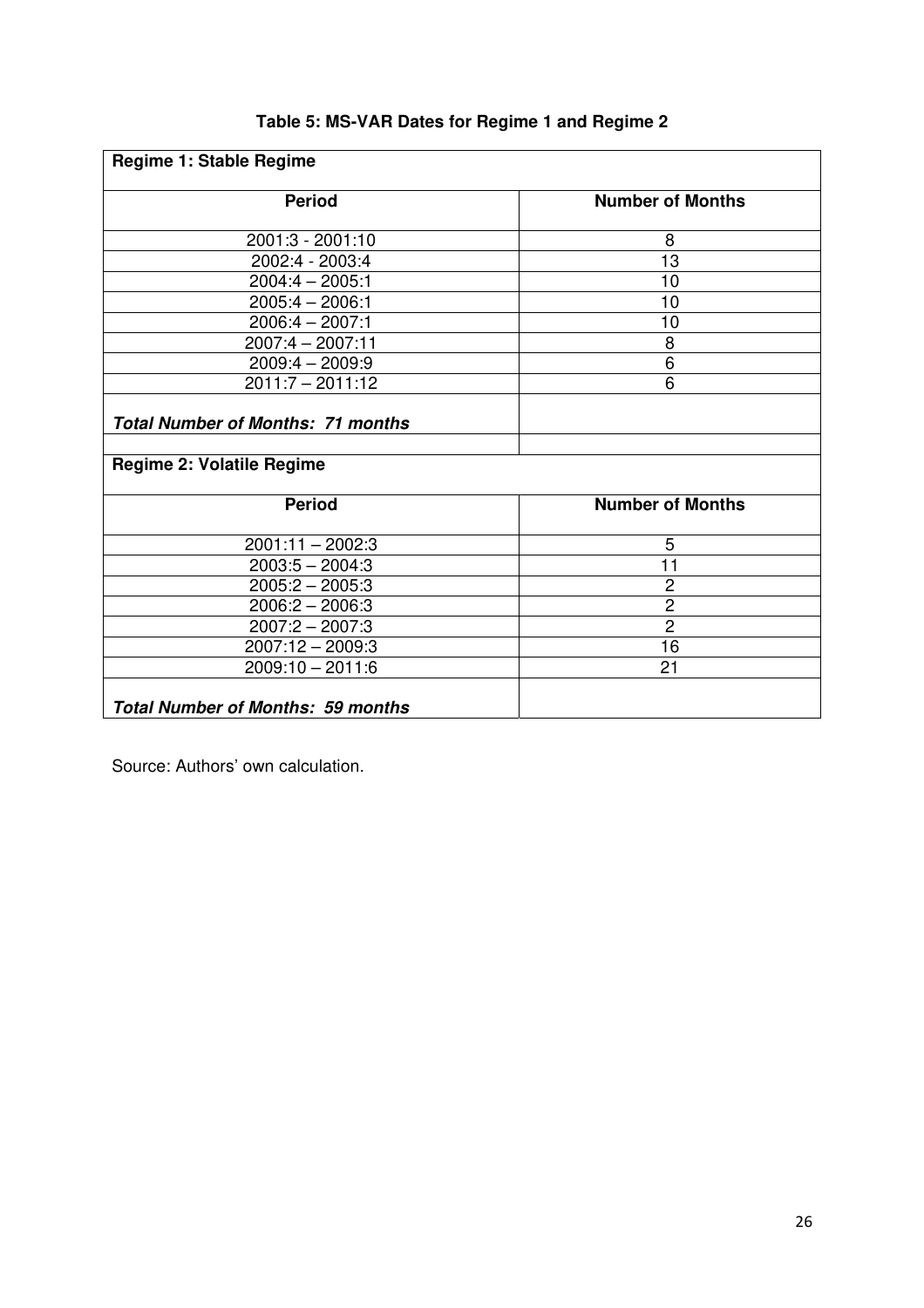## **Table 6: Markov-Switching Test Results for Regime 1**

| Dependent Variable: $\Delta p_t$ |                    |                   |              |
|----------------------------------|--------------------|-------------------|--------------|
| Variable                         | <b>Coefficient</b> | <b>Std. Error</b> | t-Statistics |
| $\Delta p_{t-1}$                 | 0.570              | 0.061             | 9.349***     |
| $\Delta y_{t-1}$                 | $-0.034$           | 0.004             | $-8.141***$  |
| $\Delta y_{t-2}$                 | $-0.011$           | 0.004             | $-0.261$     |
| $\Delta r^{dg}_{t-1}$            | $-0.005$           | 0.011             | $-0.414$     |
| $\Delta r_{t-2}^{dg}$            | 0.019              | 0.012             | 1.607        |
| $\Delta r^m_{t-1}$               | 0.011              | 0.009             | 1.298        |
| $\Delta r_{t-2}^m$               | $-0.024$           | $-0.006$          | $-4.062***$  |
| $\Delta m_{t-1}^s$               | 0.266              | 0.074             | 3.580***     |
| $\Delta m_{t-2}^s$               | $-0.245$           | 0.067             | $-3.686***$  |
| Constant                         | 0.002              | 0.001             | $1.820*$     |

## **"Domestic-Component of Gold Price"**

**Standard error for Regime 1:** (0.0019)

**Transition Probabilities:**  $(p_{11}) \approx 0.8743$  and  $(p_{12}) \approx 0.1257$ 

**Akaike Info Criteria = -8.5795 ; Schwartz Criteria = -7.9835** 

**LR-Linearity Test = 71.50; chi(r) = [0.000] and chi(p-r)=[0.000].** Note: r is the number of restrictions and p is the number of parameters.

**Davies Test: p-value= [0.000] for 1 versus 2 states** 

Source: Authors' own calculation.

Note: \*/10 per cent significant; \*\*/5 per cent significant; and \*\*\*/1 per cent significant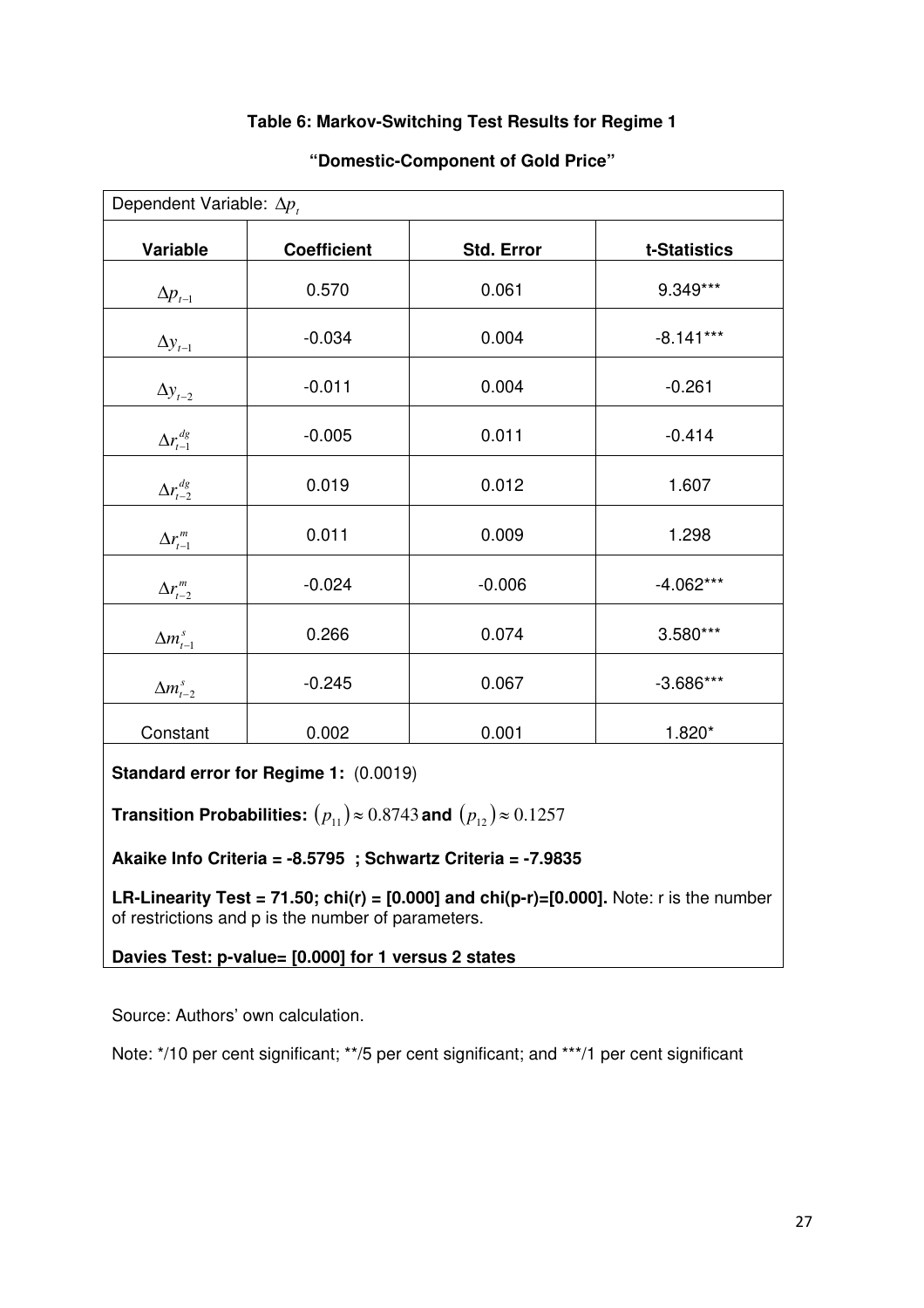## **Table 7: Markov-Switching Test Results for Regime 2**

| Dependent Variable: $\Delta p_t$ |                    |            |              |
|----------------------------------|--------------------|------------|--------------|
| Variable                         | <b>Coefficient</b> | Std. Error | t-Statistics |
| $\Delta p_{t-1}$                 | 1.012              | 0.059      | 16.896***    |
| $\Delta y_{t-1}$                 | 0.011              | 0.007      | 1.567        |
| $\Delta y$ <sub>t-2</sub>        | 0.011              | 0.007      | 1.512        |
| $\Delta r^{dg}_{t-1}$            | $-0.002$           | 0.016      | $-0.147$     |
| $\Delta r_{t-2}^{dg}$            | 0.033              | 0.017      | $1.941*$     |
| $\Delta r_{t-1}^m$               | 0.017              | 0.005      | 3.085***     |
| $\Delta r_{t-2}^m$               | $-0.039$           | 0.008      | $-5.111***$  |
| $\Delta m_{t-1}^s$               | 0.055              | 0.109      | 0.499        |
| $\Delta m_{t-2}^s$               | 0.411              | 0.122      | $3.377***$   |
| Constant                         | $-0.008$           | 0.002      | $-5.049***$  |

## **"Domestic-Component of Gold Price"**

**Standard error for Regime 1: (0.0025)** 

**Transition Probabilities:**  $(p_{21}) \approx 0.1885$  and  $(p_{22}) \approx 0.8115$ 

**Akaike Info Criteria = -8.5795 ; Schwartz Criteria = -7.9835** 

**LR-Linearity Test = 71.50; chi(r) = [0.000] and chi(p-r)=[0.000].** Note: r is the number of restrictions and p is the number of parameters.

**Davies Test: p-value= [0.000] for 1 versus 2 states**

Source: Authors' own calculation.

Note: \*/10 per cent significant; \*\*/5 per cent significant; and \*\*\*/1 per cent significant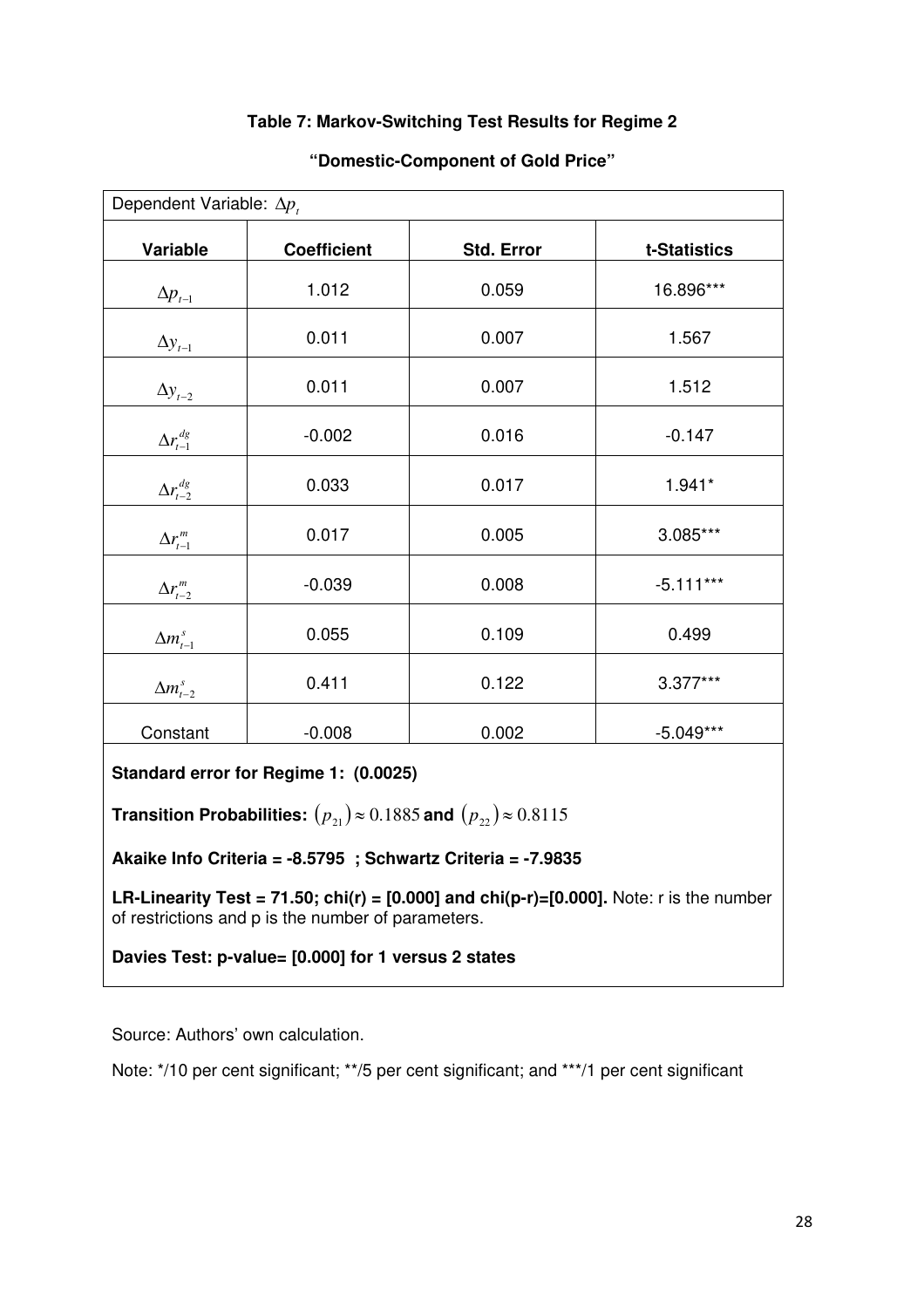

**Figure 1: Global and Domestic Gold Price in Vietnam** 

Source: Bloomberg and General Statistics Office of Vietnam

Note: \*/Price gap is calculated by taking the difference between the domestic gold price in Vietnam and the global gold price on the monthly average basis. Prices and price gap are quoted in millions of Vietnamese dong per Troy ounce.

![](_page_30_Figure_4.jpeg)

**Figure 2: Headline Inflation and Gold Price: Annual Change** 

Source: General Statistics Office of Vietnam